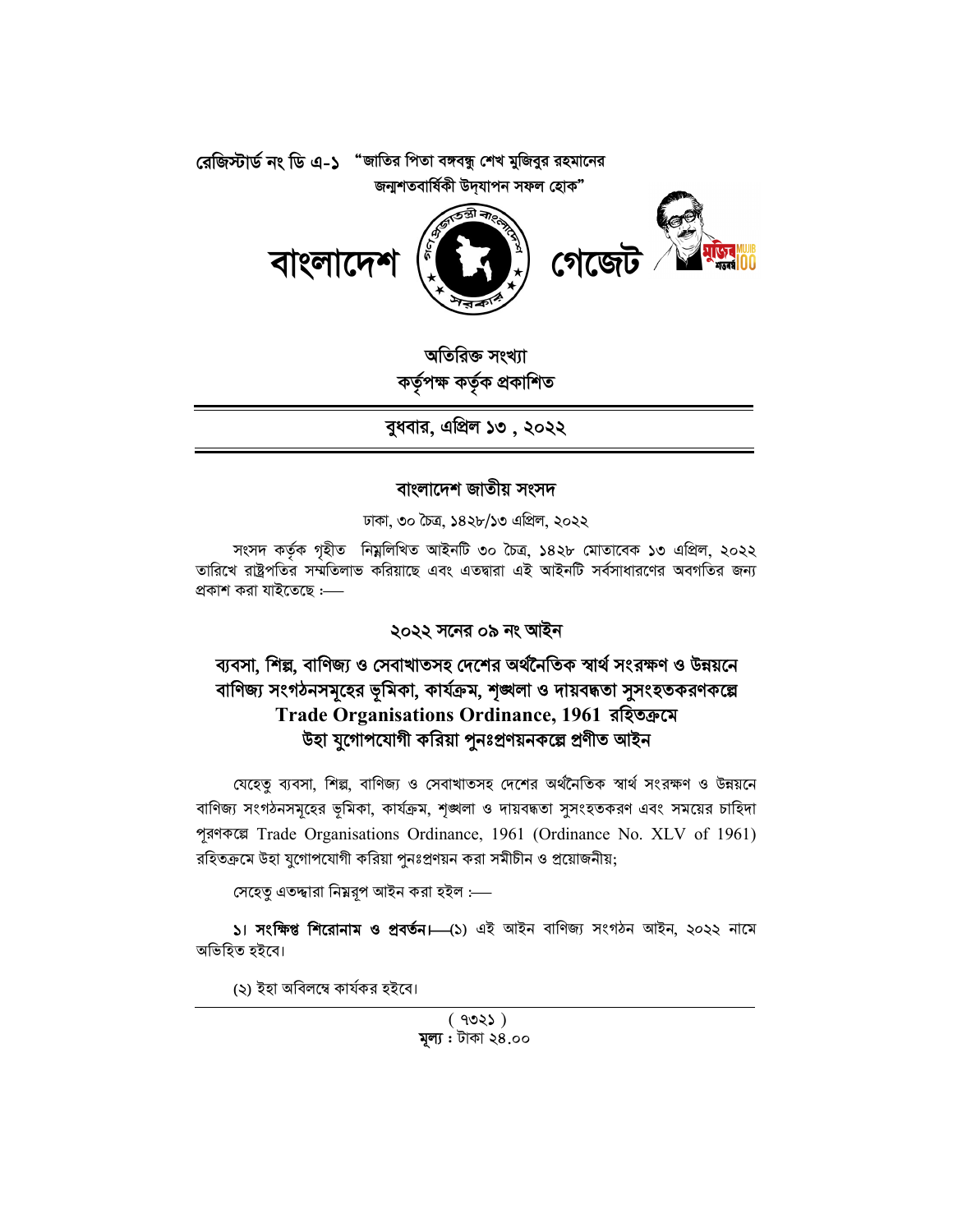২। সংজ্ঞা।—বিষয় বা প্রসঙ্গের পরিপন্থি কোনো কিছু না থাকিলে, এই আইনে—

- **'কোম্পানি আইন'** অৰ্থ কোম্পানি আইন, ১৯৯৪ (১৯৯৪ সনের ১৮ নং আইন);  $(5)$
- '**নিবন্ধন**' অৰ্থ লাইসেন্স প্ৰাপ্তির পর কোনো বাণিজ্য সংগঠনের কোম্পানি আইনের  $(5)$ অধীন নিবন্ধন:
- '**নির্বাহী কমিটি' বা 'পরিচালনা পর্যদ**' অর্থ কোনো বাণিজ্য সংগঠনের সংঘস্মারক ও  $(5)$ সংঘবিধি অনুসারে নির্বাচনের মাধ্যমে উহার ব্যবস্থাপনা ও পরিচালনার দায়িত্বপ্রাপ্ত নিৰ্বাহী কমিটি বা পরিচালনা পর্ষদ:
- '**নিৰ্বাহী কমিটির সদস্য' বা 'পরিচালনা পর্ষদের পরিচালক'** অর্থ কোনো বাণিজ্য  $(8)$ সংগঠনের সংঘবিধি অনুসারে উহার ব্যবস্থাপনা ও পরিচালনার দায়িত্বপ্রাপ্ত নির্বাহী কমিটির সদস্য বা পরিচালনা পর্ষদের পরিচালকসহ উহার সভাপতি, সিনিয়র সহ-সভাপতি ও সহ-সভাপতি:
- (৫) **'প্রশাসক'** অর্থ ধারা ১৭ এর অধীন নিযুক্ত কোনো প্রশাসক;
- (৬) '**ফেডারেশন**' অর্থ বাণিজ্য সংগঠনসমূহের প্রতিনিধিত্ব করিবার জন্য ব্যবসা, শিল্প, বাণিজ্য ও সেবাখাতের চেম্বারসমূহ ও সমিতিসমূহের সমন্বয়ে গঠিত ফেডারেশন;
- **'বাণিজ্য সংগঠন'** অৰ্থ এইরপ কোনো সংগঠন—  $(9)$ 
	- (ক) যাহা কোম্পানি আইন অনুসারে সীমিতদায় কোম্পানি হিসাবে গঠিত হইবার যোগ্য;
	- (খ) যাহা অরাজনৈতিক ও অলাভজনক সংগঠন হিসাবে পরিচালিত এবং যাহা ধারা ৩ এর অধীনে সংশ্লিষ্ট এলাকার বা বিভিন্ন ব্যবসা, শিল্প, বাণিজ্য ও সেবাখাতের বা উহাদের কোনো গোষ্ঠী বা শ্রেণির প্রতিনিধিত্বকারী সংগঠন হিসাবে লাইসেন্সপ্রাপ্ত এবং কোম্পানি আইনের অধীনে নিবন্ধিত: এবং
	- (গ) যাহার তহবিল বা আয় বা মুনাফা বা উদ্বত্ত অর্থ বা অন্যবিধ আয় উক্ত সংগঠনের উদ্দেশ্য বাস্তবায়নের জন্য ব্যয় করা হয়, তবে উহার কোনো অংশই উহার কোনো সদস্য বা নির্বাহী কমিটির কোনো সদস্য বা পরিচালনা পর্ষদের কোনো পরিচালকের মধ্যে লভ্যাংশ বা মুনাফা বা বোনাস কিংবা অন্য কোনো আকারে বণ্টন করা হয় না;
- (৮) **'বিধি'** অৰ্থ এই আইনের অধীন প্ৰণীত বিধি;
- 'মহাপরিচালক' অর্থ ধারা ১৫ এর অধীন নিযুক্ত মহাপরিচালক;  $(\delta)$
- (১০) **'রেজিস্ট্রার'** অর্থ কোম্পানি আইনে সংজ্ঞায়িত রেজিস্ট্রার;
- (১১) **'লাইসেন্স**' অৰ্থ ধারা ৩ এর অধীন প্রদত্ত কোনো লাইসেন্স;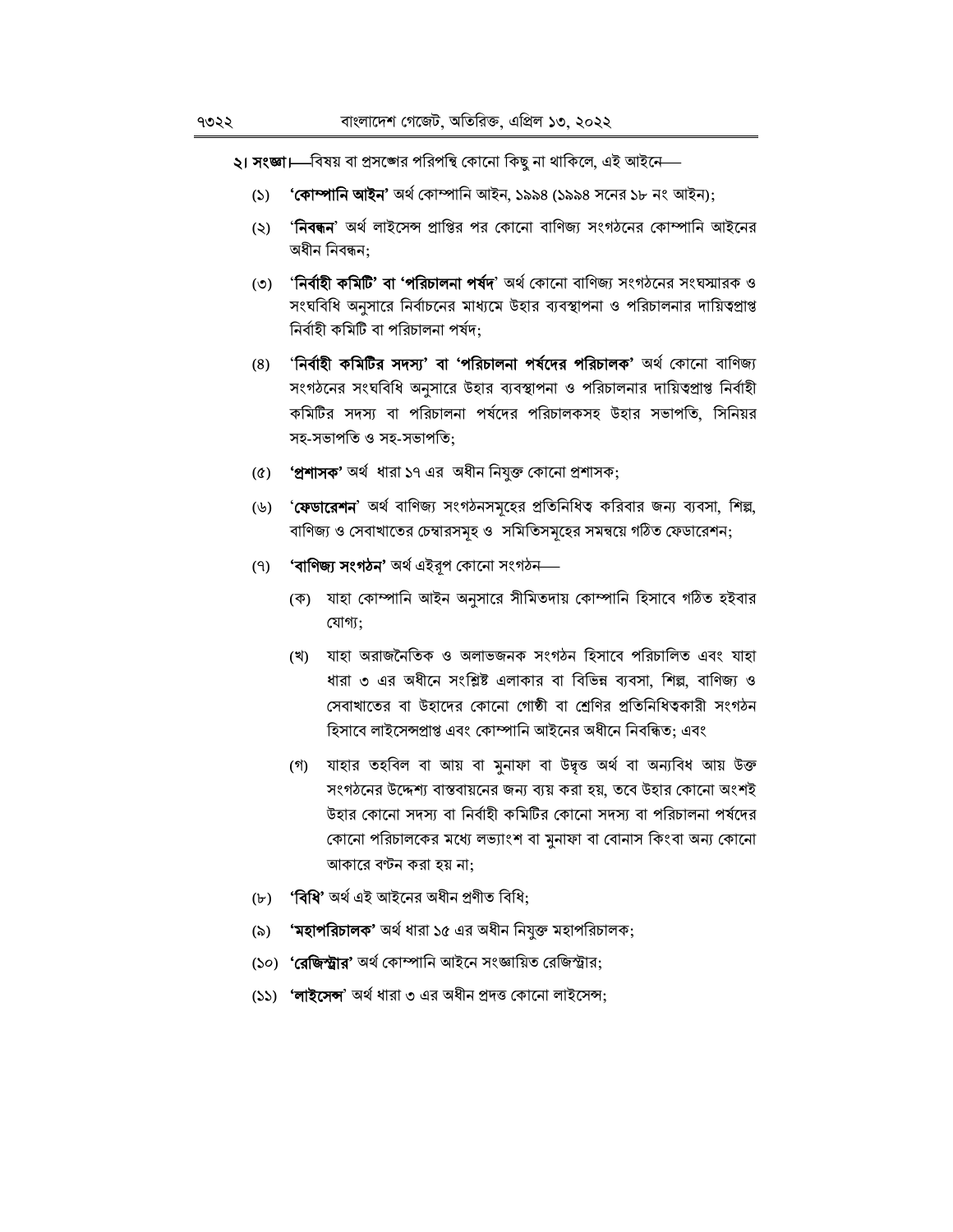- (১২) **'সহায়ক কমিটি'** অৰ্থ প্ৰশাসকের কৰ্মসমূহ সম্পাদনে সহায়তা বা পরামর্শ প্রদান করিবার নিমিত্ত মহাপরিচালকের অনুমোদন সাপেক্ষে প্রশাসক কর্তৃক ধারা ১৮ এর উপ-ধারা (২) এর দফা (ক) এর অধীন গঠিত কোনো কমিটি;
- (১৩) 'সংঘবিধি' অর্থ কোনো বাণিজ্য সংগঠনের সংঘবিধি:
- (১৪) 'সংঘস্মারক' অর্থ কোনো বাণিজ্য সংগঠনের সংঘস্মারক।

৩। বাণিজ্য সংগঠনের লাইসেন্স।—(১) আপাতত বলবৎ অন্য কোনো আইনে যাহা কিছুই থাকুক না কেন, কোনো সংগঠন, বাণিজ্য সংগঠন হিসাবে কার্য পরিচালনা করিতে পারিবে না যতক্ষণ না উহা সরকারের নিকট হইতে লাইসেন্স প্রাপ্ত হয়।

(২) কোনো বাণিজ্য সংগঠনকে লাইসেন্স প্রদান করা হইবে না, যদি না উহা—

(ক) দফা (খ), (গ), (ঘ), (ঙ), (জ), (ঝ) ও (ঞ) তে বর্ণিত বাণিজ্য সংগঠনমূহের প্রতিনিধিত্ব করিবার জন্য ব্যবসা, শিল্প, বাণিজ্য ও সেবাখাতসমূহে নিয়োজিত চেম্বারসমূহ এবং সমগ্র বাংলাদেশভিত্তিক সমিতিসমূহের 'ফেডারেশন' হয়:

তবে শর্ত থাকে যে, অনুরূপ কোনো লাইসেন্স একাধিক বাণিজ্য সংগঠনকে প্রদান করা হইবে না;

- (খ) সমগ্র বাংলাদেশভিত্তিক গঠিত শিল্পখাতসমূহের চেম্বার অব কমার্স এন্ড ইন্ডাস্ট্রিজ হয়: তবে শর্ত থাকে যে, অনুরূপ কোনো লাইসেন্স একাধিক বাণিজ্য সংগঠনকে প্রদান করা হইবে না;
- (গ) সুনির্দিষ্ট এলাকা, যেমন:- জেলা বা মেট্রোপলিটন এলাকার ব্যবসা, শিল্প, বাণিজ্য ও সেবাখাতসমূহের প্রতিনিধিত্ব করিবার জন্য গঠিত কোনো চেম্বার অব কমার্স এন্ড ইন্ডাস্ট্রি হয়:

তবে শর্ত থাকে যে, অনুরূপ কোনো লাইসেন্স একই জেলা বা মেট্রোপলিটন এলাকায় একাধিক চেম্বার অব কমার্স এন্ড ইন্ডাস্ট্রিকে প্রদান করা হইবে না;

- (ঘ) সুনির্দিষ্ট ব্যবসা, শিল্প, বাণিজ্য ও সেবাখাতসমূহের প্রতিনিধিত্ব করিবার জন্য সমগ্র বাংলাদেশভিত্তিক গঠিত ব্যবসা, শিল্প, বাণিজ্য ও সেবাখাতের কোনো সমিতি হয়: তবে শর্ত থাকে যে, অনুরূপ কোনো লাইসেন্স একাধিক সমিতিকে প্রদান করা হইবে না;
- (ঙ) মারী উদ্যোক্তাগণ কর্তৃক পরিচালিত সমগ্র বাংলাদেশভিত্তিক গঠিত ব্যবসা, শিল্প, বাণিজ্য ও সেবাখাতসমূহের উইমেন চেম্বার অব কমার্স এন্ড ইন্ডাস্ট্রি হয়:

তবে শর্ত থাকে যে, অনুরূপ কোনো লাইসেন্স একাধিক উইমেন চেম্বার অব কমার্স এন্ড ইন্ডাস্ট্রিকে প্রদান করা হইবে না;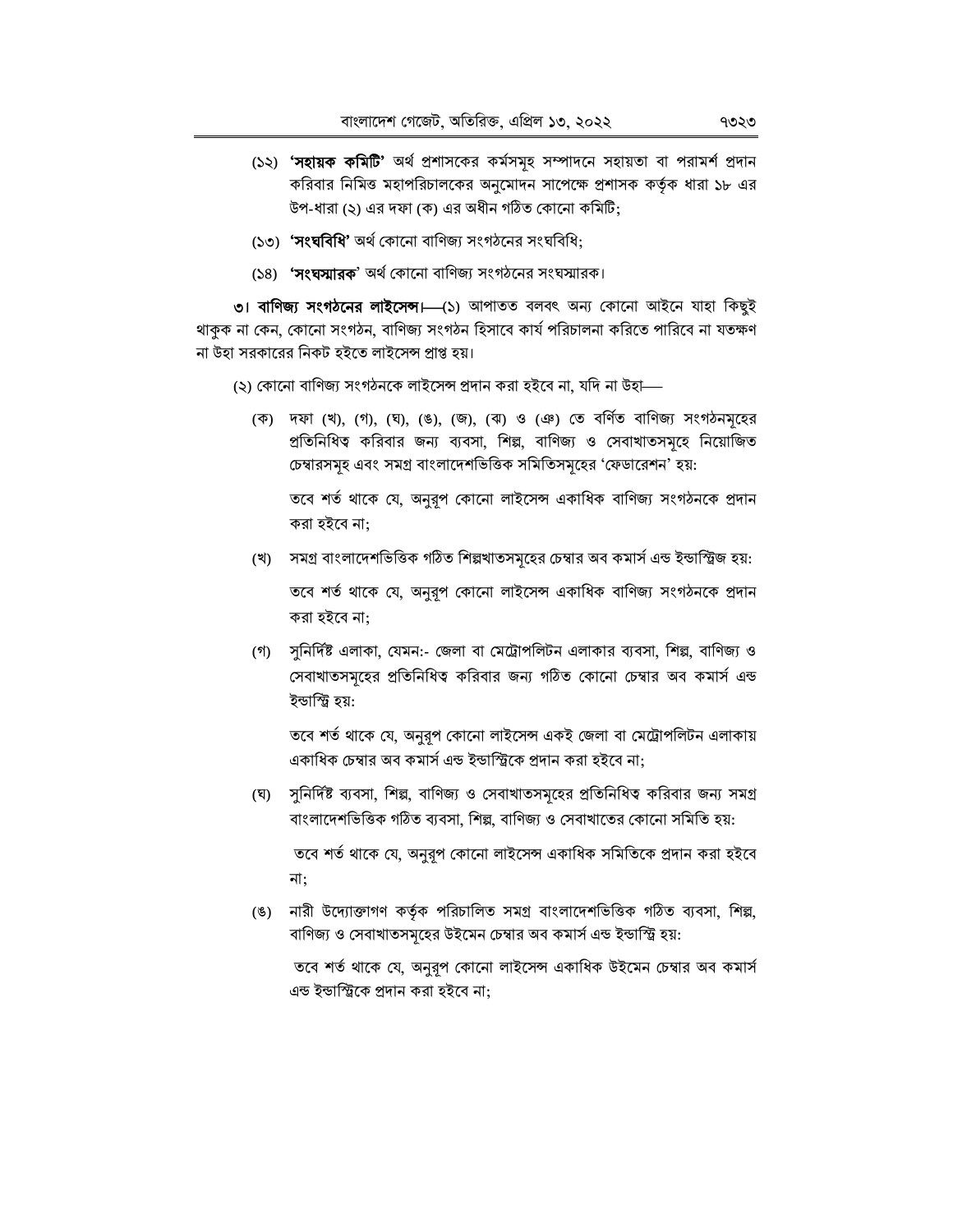ব্যাখ্যা: 'নারী উদ্যোক্তা' অর্থ এইরূপ কোনো নারী যাহার নিজ মালিকানাধীন কোনো ব্যবসা প্রতিষ্ঠান, কারখানা বা অন্য কোনো বাণিজ্যিক প্রতিষ্ঠান বিদ্যমান রহিয়াছে এবং তিনি উহা পরিচালনা করিয়া থাকেন:

(চ) সুনির্দিষ্ট এলাকা, যেমন:- পৌরসভা বা শহরে ব্যবসা, শিল্প, বাণিজ্য ও সেবাখাতসমহের প্রতিনিধিত্ব করিবার জন্য গঠিত কোনো শহর সমিতি হয়:

তবে শর্ত থাকে যে, অনুরূপ কোনো লাইসেন্স একাধিক শহর সমিতিকে প্রদান করা হইবে না:

আরও শর্ত থাকে যে, অনুরূপ শহর সমিতি যে জেলায় অবস্থিত সেই জেলার জেলা চেম্বার অব কমার্স এন্ড ইন্ডাস্ট্রি এর অধিভূক্ত হইতে হইবে;

সুনির্দিষ্ট এলাকা, যেমন:- জেলা ও উপজেলায় সুনির্দিষ্ট ব্যবসা, শিল্প, বাণিজ্য ও (ছ) সেবাখাতসমূহের প্রতিনিধিত্ব করিবার জন্য গঠিত কোনো গ্রপ হয়:

তবে শর্ত থাকে যে, অনুরূপ কোনো লাইসেন্স একাধিক গ্রুপকে প্রদান করা হইবে না;

(জ) জেলা ও মেট্রোপলিটন এলাকার নারী উদ্যোক্তাগণ কর্তৃক পরিচালিত ব্যবসা, শিল্প, বাণিজ্য ও সেবাখাতসমূহের প্রতিনিধিত্ব করিবার জন্য গঠিত কোনো উইমেন চেম্বার অব কমাৰ্স এন্ড ইন্ডাস্ট্ৰি হয়:

তবে শর্ত থাকে যে, অনুরূপ কোনো লাইসেন্স একাধিক উইমেন চেম্বার অব কমার্স এন্ড ইন্ডাস্ট্রিকে প্রদান করা হইবে না:

(ঝ) বিদেশি বিনিয়োগকারীগণের প্রতিনিধিত্ব করিবার জন্য সমগ্র বাংলাদেশভিত্তিক গঠিত ব্যবসা, শিল্প, বাণিজ্য ও সেবাখাতসমূহের ফরেন ইনভেস্টর্স চেম্বার অব কমার্স এন্ড ইন্ডাস্ট্রি হয়:

তবে শর্ত থাকে যে, অনুরূপ কোনো লাইসেন্স একাধিক ফরেন ইনভেস্টর্স চেম্বার অব কমাৰ্স এন্ড ইন্ডাস্ট্ৰিকে প্ৰদান করা হইবে না;

(ঞ) বাংলাদেশের সহিত কটনৈতিক বা বাণিজ্যিক সম্পর্ক বিদ্যমান রহিয়াছে এইরপ কোনো দেশ বা অঞ্চলের সহিত ব্যবসা, শিল্প, বাণিজ্য ও সেবাখাতসমূহের প্রতিনিধিত্ব করিবার জন্য যৌথ চেম্বার অব কমার্স এন্ড ইন্ডাস্ট্রি হয়:

তবে শর্ত থাকে যে, অনুরূপ কোনো লাইসেন্স একাধিক যৌথ চেম্বার অব কমার্স এন্ড ইন্ডাস্ট্রিকে প্রদান করা হইবে না।

(৩) এই ধারার অধীন প্রদত্ত লাইসেন্স প্রাপ্তির জন্য সরকার কর্তৃক নির্ধারিত ফি প্রদান পূর্বক ফরমে আবেদন করিতে হইবে।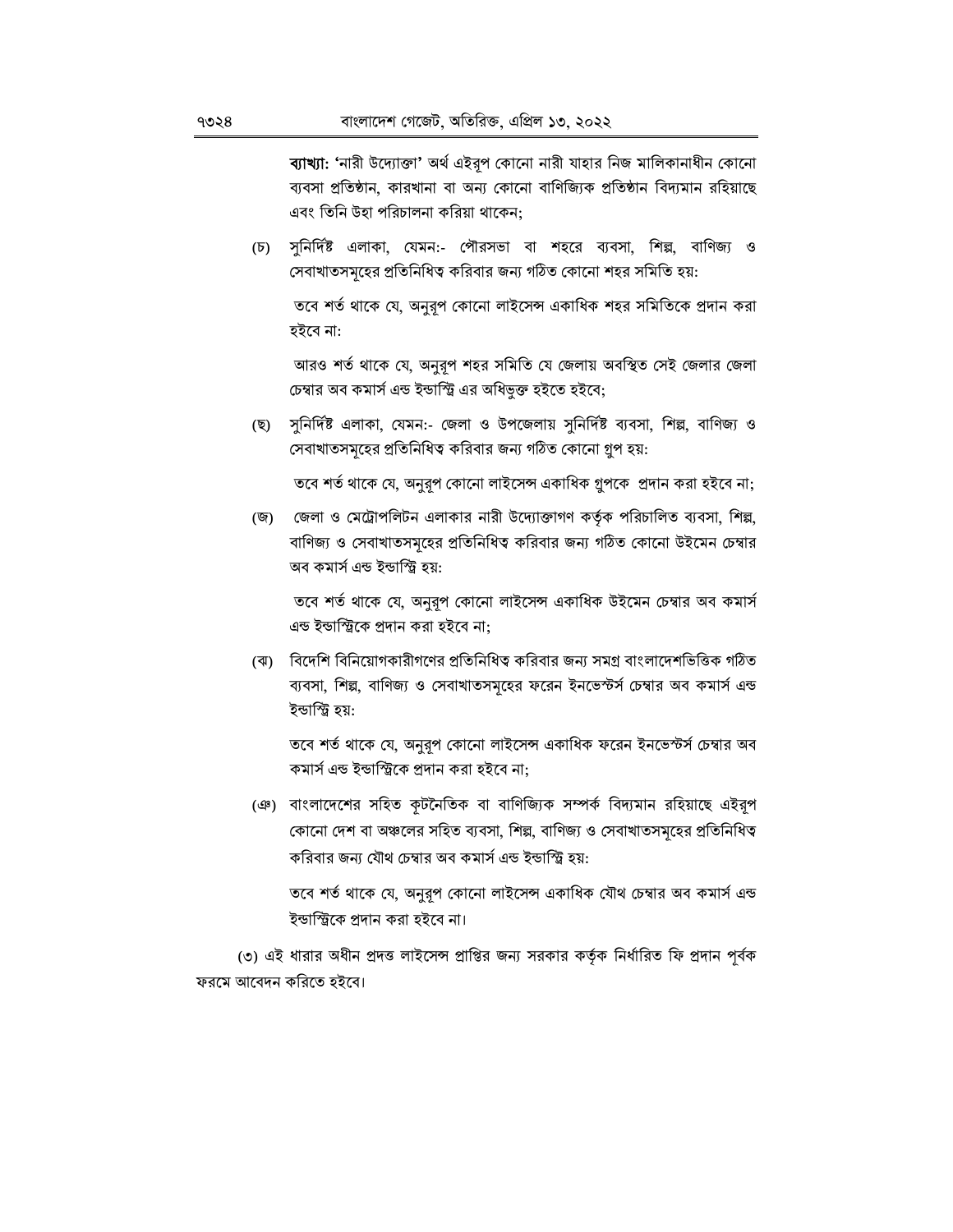(৪) সরকার যেইরূপ উপযুক্ত মনে করিবে সেইরূপ শর্ত ও বিধি-নিষেধ আরোপ সাপেক্ষে লাইসেন্স প্রদান করিতে পারিবে এবং উক্ত শর্ত ও বিধি-নিষেধ বাণিজ্য সংগঠনের জন্য বাধ্যতামূলক হইবে এবং উক্ত শর্ত ও বিধি-নিষেধ বাণিজ্য সংগঠনের সংঘস্মারক ও সংঘবিধি অথবা উহার কোনো একটিতে অন্তৰ্ভুক্ত করিতে হইবে।

(৫) লাইসেন্সপ্রাপ্ত কোনো বাণিজ্য সংগঠন উহার নামের সহিত 'লিমিটেড' শব্দ সংযোজন ব্যতিরেকেই একটি 'সীমিত দায়' কোম্পানি হিসাবে নিবন্ধিত হইলে উহা একটি সীমিত দায় কোম্পানির সকল অধিকার ভোগ করিবে এবং সীমিত দায় কোম্পানির সকল বিধি-বিধান মানিয়া চলিতে বাধ্য থাকিবে।

(৬) সরকার জনস্বার্থে, সরকারি গেজেট প্রজ্ঞাপন দ্বারা, প্রজ্ঞাপনে উল্লিখিত মেয়াদ ও শর্ত সাপেক্ষে, যে কোনো বাণিজ্য সংগঠনকে এই ধারার যে কোনো বিধান হইতে অব্যাহতি প্রদান করিতে পারিবে।

(৭) কোনো বাণিজ্য সংগঠনের অনুকূলে লাইসেন্স মঞ্জুর করা যাইবে না, যদি না উহার উদ্যোক্তা বা সংগঠকগণ উহা গঠনের পূর্বে—

- (ক) উহার অভিপ্রায়, লক্ষ্য ও উদ্দেশ্যসমূহ এবং সাধারণ সভা অনুষ্ঠানের তারিখ ও স্থান উল্লেখ করিয়া উপ-ধারা (২) এর দফা (খ), (ঘ), (ঙ), (ঝ) <u>ও</u> (ঞ) তে উল্লিখিত বাণিজ্য সংগঠনের ক্ষেত্রে কমপক্ষে ২ (দুই) টি জাতীয় দৈনিক সংবাদপত্রে এবং অন্যান্য বাণিজ্য সংগঠনের ক্ষেত্রে কমপক্ষে ১ (এক) টি জাতীয় ও ১ (এক) টি স্থানীয় বা আঞ্চলিক দৈনিক সংবাদপত্রে বিজ্ঞপ্তি প্রকাশ করিয়া থাকে;
- (খ) মহাপরিচালক, বাণিজ্য সংগঠন এর নিকট হইতে নামের ছাড়পত্র গ্রহণ করিয়া থাকে;
- (গ) মহাপরিচালক, বাণিজ্য সংগঠন এর নিকট হইতে নামের ছাড়পত্র প্রাপ্তির পর উপ-ধারা (২) এর দফা (খ), (গ), (ঘ), (ঙ), (জ), (ঝ) ও (ঞ) তে উল্লিখিত বাণিজ্য সংগঠনের ক্ষেত্রে ফেডারেশনের মতামত এবং অন্যান্য বাণিজ্য সংগঠনের ক্ষেত্রে সংশ্লিষ্ট জেলা চেম্বারের মতামত গ্রহণ না করিয়া থাকে:

তবে শর্ত থাকে যে, ৬০ (ষাট) দিনের মধ্যে উক্তরূপ কোনো মতামত পাওয়া না গেলে উক্ত মতামত ব্যতিরেকেই লাইসেন্স মঞ্জুর করা যাইবে।

- (৮) উপ-ধারা (২) এর—
	- (ক) দফা (খ), (গ), (ঘ), (ঙ), (জ) ও (ঝ) তে উল্লিখিত কোনো বাণিজ্য সংগঠনের ক্ষেত্রে লাইসেন্স প্রাপ্তির ৬০ (ষাট) দিনের মধ্যে ফেডারেশনের সংঘবিধি অনুসারে ফেডারেশনের চেম্বার বা ক্ষেত্রমত এসোসিয়েশন সদস্য হিসাবে অধিভুক্তির জন্য আবেদন করিতে হইবে;
	- (খ) দফা (ঞ) তে উল্লিখিত কোনো বাণিজ্য সংগঠনের ক্ষেত্রে লাইসেন্স প্রাপ্তির ৬০ (ষাট) দিনের মধ্যে ফেডারেশনের সংঘবিধি অনুসারে ফেডারেশনের সহযোগী সদস্য (Associate Member) হিসাবে অধিভুক্তির জন্য আবেদন করিতে হইবে; এবং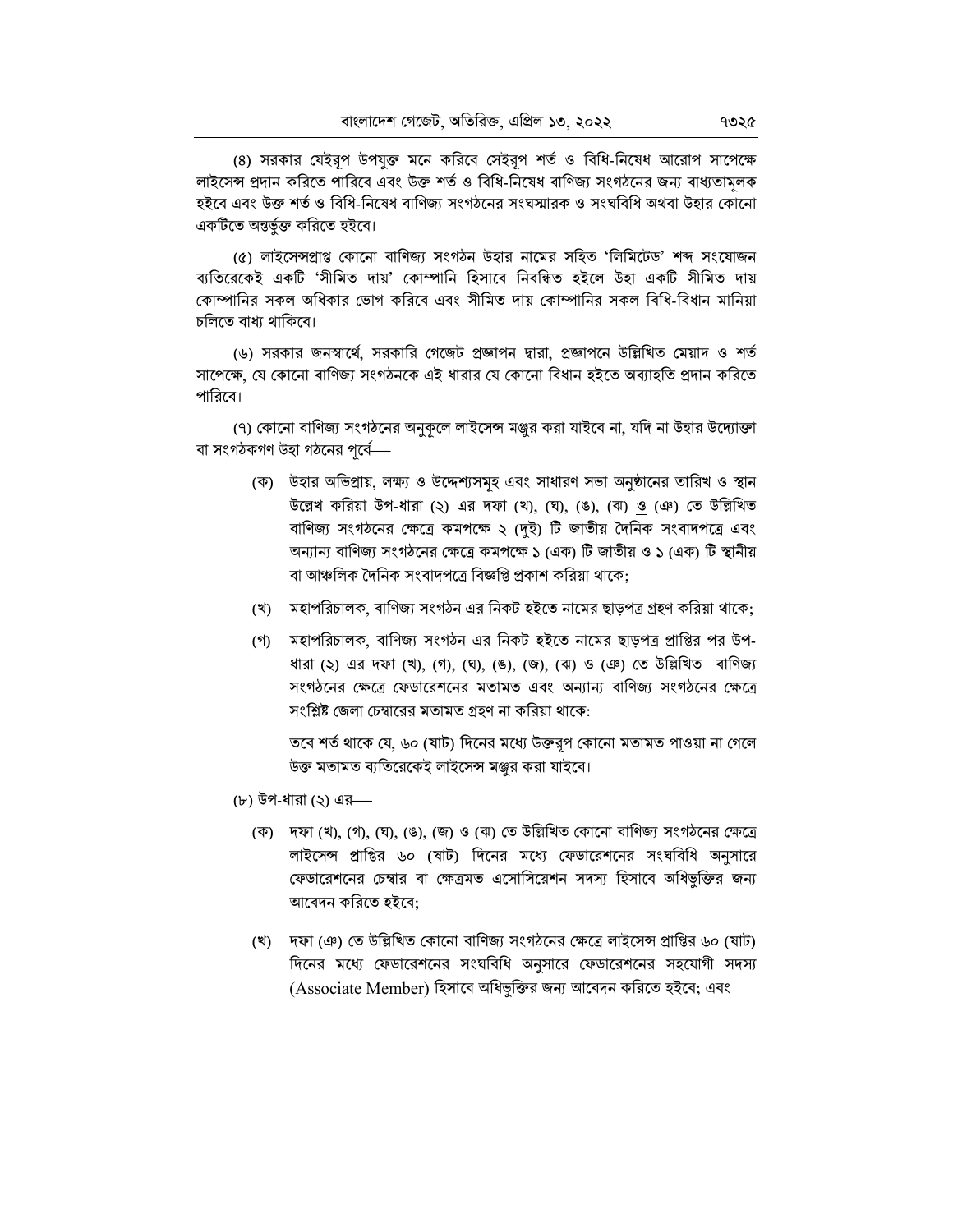(গ) দফা (ক) ও (খ) তে উল্লিখিত বাণিজ্য সংগঠন ব্যতীত অন্যান্য বাণিজ্য সংগঠনের ক্ষেত্রে সংশ্লিষ্ট জেলা চেম্বার অব কমার্স এন্ড ইন্ডাস্ট্রিজ এর সংঘবিধি অনুসারে উহার সদস্য হিসাবে অধিভুক্তির জন্য আবেদন করিতে হইবে।

(৯) লাইসেন্সপ্রাপ্ত না হইয়া কোনো বাণিজ্য সংগঠন নিবন্ধনের উদ্দেশ্যে আবেদন করিতে পারিবে না।

8। **বাণিজ্য সংগঠনের নিবন্ধন।**—(১) আপাতত বলবৎ অন্য কোনো আইনে যাহা কিছুই থাকুক না কেন, কোনো বাণিজ্য সংগঠন ধারা ৩ এর অধীন লাইসেন্সপ্রাপ্ত হইলে উক্তরূপ লাইসেন্স প্রাপ্তির ৬০ (ষাট) দিনের মধ্যে উহার নামের সহিত 'লিমিটেড' শব্দটির সংযোজন ব্যতিরেকেই একটি 'সীমিত দায়' কোম্পানি হিসাবে কোম্পানি আইন অনুসারে নিবন্ধিত হইতে হইবে।

(২) নিবন্ধন ব্যতিরেকে কোনো বাণিজ্য সংগঠন উহার কার্যক্রম পরিচালনা করিতে পারিবে না।

 $\alpha$ । লাইসেন্স ও অব্যাহতি বাতিল।—(১) সরকার, যে কোনো সময়, সরকারি গেজেটে প্রজ্ঞাপন দ্বারা, কোনো বাণিজ্য সংগঠন বা ফেডারেশনের আবেদন বা অভিযোগের প্রেক্ষিতে অথবা স্ব-প্রণোদিত হইয়া শুনানির সুযোগ প্রদানপূর্বক কোনো বাণিজ্য সংগঠনের অনুকূলে প্রদত্ত লাইসেন্স বাতিল করিতে পারিবে. যদি উক্ত বাণিজ্য সংগঠন—

- (ক) ধারা ৩ এর উপ-ধারা (৪) ও (৮) এর বিধান প্রতিপালনে ব্যর্থ হয়:
- (খ) ধারা ৪ এর উপ-ধারা (১) এ প্রদত্ত সময়সীমার মধ্যে নিবন্ধনে ব্যর্থ হয় অথবা লাইসেন্সে প্ৰদত্ত অন্য কোনো শৰ্ত লঙ্ঘন করিয়া থাকে:
- (গ) উহার সংঘস্মারকের উদ্দেশ্য বহির্ভূত কোনো কাজে লিপ্ত হইয়া থাকে;
- ধারা ১২ এর উপ-ধারা (২) এর বিধান লঙ্ঘন করিয়া থাকে; (ঘ)
- (ঙ) ধারা ৮ এর উপ-ধারা (১) এর বিধান অনুসারে বাণিজ্য সংগঠনসমূহ একীভূত হইয়া থাকে:
- (চ) বিধি দ্বারা নির্ধারিত অন্য কোনো শর্ত পূরণে ব্যর্থ হয়।

(২) উপ-ধারা (১) এর অধীন কোনো বাণিজ্য সংগঠনের লাইসেন্স বাতিল করা হইলে উক্ত সংগঠন কোনো কাৰ্যক্ৰম পরিচালনা করিতে পারিবে না এবং উক্ত সংগঠনের নামে কোনো দপ্তর থাকিতে পারিবে না।

৩) সরকার, যে কোন সময়, সরকারি গেজেটে প্রজ্ঞাপন দ্বারা, কোনো বাণিজ্য সংগঠনের অভিযোগের প্রেক্ষিতে শনানীর সুযোগ প্রদানপর্বক কোনো বাণিজ্য সংগঠনের অনুকলে ধারা ৩ এর উপ-ধারা (৬) এর অধীন প্রদত্ত অব্যাহতি বাতিল করিতে পারিবে।

(৪) উপ-ধারা (১) এর অধীন লাইসেন্স বাতিল বা উপ-ধারা (৩) এর অধীন অব্যাহতি বাতিলের ৩০ (ত্রিশ) দিনের মধ্যে উক্ত বাণিজ্য সংগঠন লাইসেন্স প্রাপ্তির জন্য আবেদন করিতে পারিবে।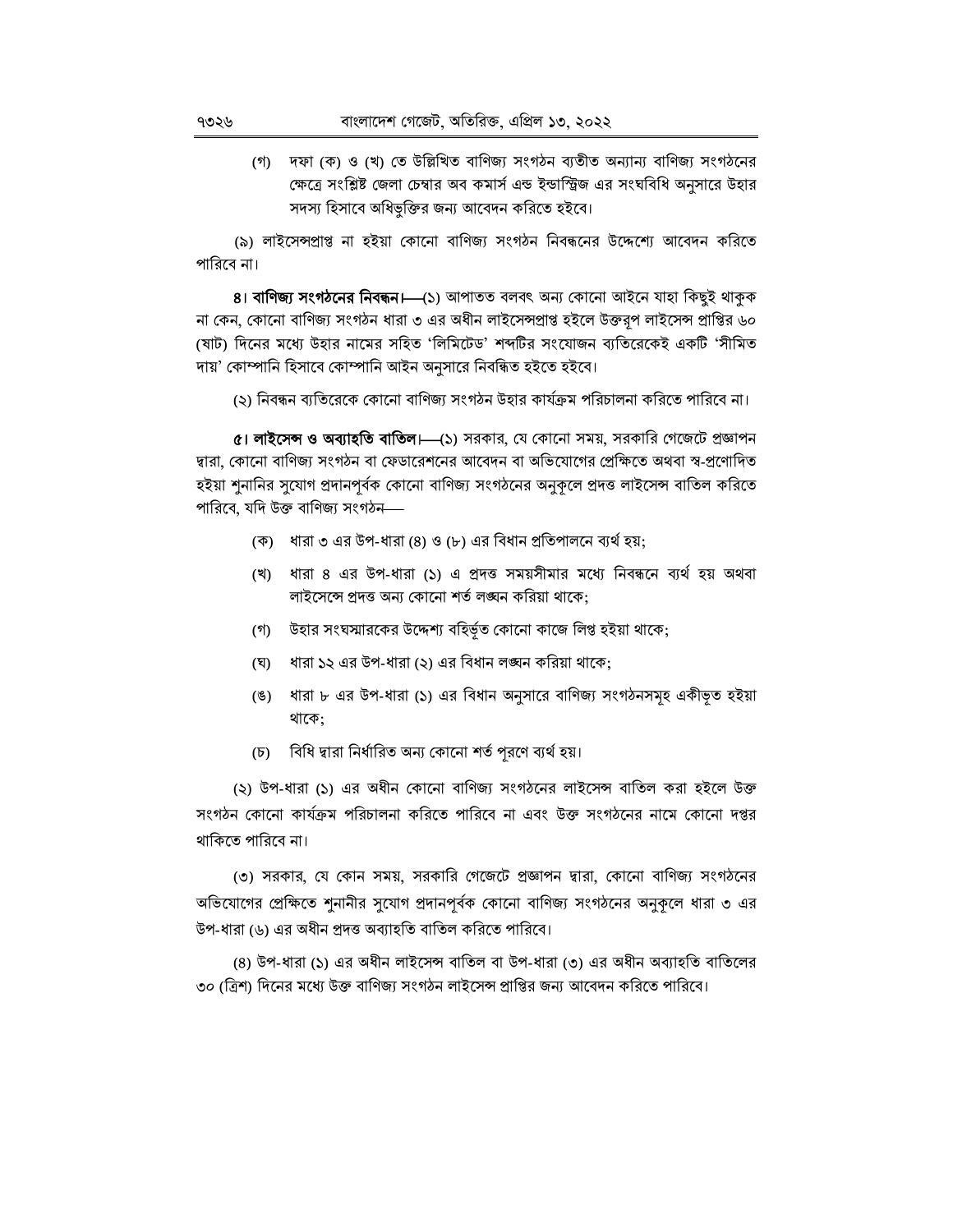ঙ। সুপ্ত বাণিজ্য সংগঠন।—(১) কোনো নিগমিত বাণিজ্য সংগঠন—

- (ক) নিগমিত হইবার অনধিক ৬ (ছয়) মাসের মধ্যে উহার কোনো কার্যালয় স্থাপন করিতে না পারিলে: বা
- (খ) একাদিক্রমে ২ (দুই) বৎসর বার্ষিক সাধারণ সভা অনুষ্ঠান করিতে ব্যর্থ হইলে; বা
- (গ) একাদিক্রমে ২ (দুই) বৎসর মহাপরিচালক বরাবর অডিট রিপোর্ট এবং অন্যান্য রিপোর্ট ও রিটার্ন দাখিল করিতে ব্যর্থ হইলে:

উক্ত মেয়াদ অবসানে অথবা বিধিতে উল্লিখিত অন্য কোনো কারণে ও পদ্ধতিতে মহাপরিচালক উপযুক্ত কারণ দর্শানোর সুযোগ প্রদানপূর্বক উক্ত বাণিজ্য সংগঠনকে সুপ্ত বাণিজ্য সংগঠন বলিয়া ঘোষণা করিতে পারিবেন।

(২) মহাপরিচালক বিধি দ্বারা নির্ধারিত পদ্ধতিতে ও সময়ে কোনো বাণিজ্য সংগঠনকে সংশোধনের সুযোগ প্রদান সাপেক্ষে সুপ্ত বাণিজ্য সংগঠন বলিয়া চিহ্নিত করিবার ঘোষণা প্রত্যাহার করিতে পারিবেন।

(৩) মহাপরিচালক সুপ্ত বাণিজ্য সংগঠন বলিয়া ঘোষিত কোনো বাণিজ্য সংগঠনের অনুকলে মঞ্জুরকৃত লাইসেন্স বাতিল করিবার উদ্দেশ্যে সরকারের নিকট সুপারিশ করিতে পারিবেন।

৭। **নিবন্ধন বাতিলকরণ।**—(১) সরকার কোনো বাণিজ্য সংগঠনের অনুকূলে ইস্যুকৃত লাইসেন্স ধারা ৫ এর অধীন বাতিল করিলে উক্তরূপ বাতিল আদেশের ৩০ (ত্রিশ) দিন পর স্বয়ংক্রিয়ভাবে নিবন্ধন বাতিল হইয়াছে বলিয়া গণ্য হইবে।

(২) সরকার, সরকারি গেজেটে প্রজ্ঞাপন দ্বারা, লাইসেন্স বাতিলকৃত বাণিজ্য সংগঠনের নাম জনসাধারণের জ্ঞাতার্থে প্রকাশ করিবে।

b। বাণিজ্য সংগঠনসমূহের একত্রীকরণ।—(১) দুই বা ততোধিক বাণিজ্য সংগঠন যদি কোনো ব্যবসা, শিল্প, বাণিজ্য ও সেবাখাতসমূহ একই লক্ষ্য ও উদ্দেশ্যে পরিচালনা করিয়া থাকে তাহা হইলে কোনো বাণিজ্য সংগঠনের আবেদন বা ফেডারেশনের আবেদনের প্রেক্ষিতে সরকার উক্ত বাণিজ্য সংগঠনসমূহের শূনানি গ্রহণপূর্বক বিধি দ্বারা নির্ধারিত পদ্ধতিতে উক্তরূপ সকল বাণিজ্য সংগঠনকে একীভ়ত করিয়া প্রযোজ্য মতে এক বা একাধিক সংগঠনের লাইসেন্স বাতিলপূর্বক একত্রীকরণ আদেশ প্রদান করিতে পারিবে।

(২) উপ-ধারা (১) এর অধীন বাণিজ্য সংগঠনসমূহের একত্রীকরণ আদেশ জারি হইবার পর একীভূত বাণিজ্য সংগঠনের সংঘস্মারক ও সংঘবিধি প্রণয়ন এবং উক্ত বাণিজ্য সংগঠন পরিচালনার জন্য সরকার বিধি দ্বারা নির্ধারিত পদ্ধতিতে প্রয়োজনীয় ব্যবস্থা গ্রহণ করিবে অথবা উক্ত উদ্দেশ্যসমূহ পরণকল্পে প্রশাসক নিয়োগ করিতে পারিবে।

৯। বাণিজ্য সংগঠনের নাম পরিবর্তন বা সংশোধন।—(১) কোনো বাণিজ্য সংগঠন, মহাপরিচালকের পূর্বানুমোদন ব্যতীত উহার নাম পরিবর্তন বা সংশোধন করিতে পারিবে না।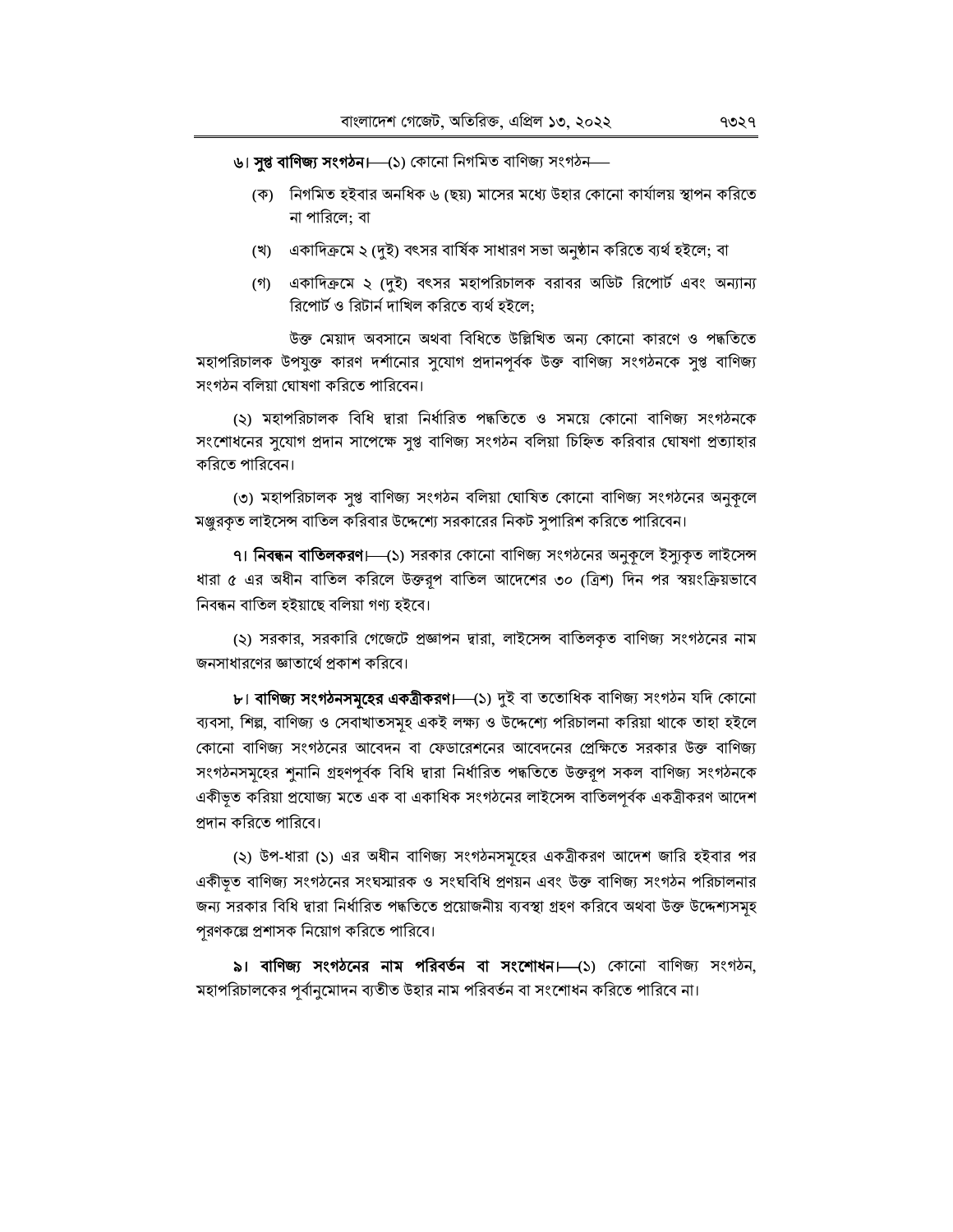(২) কোনো বাণিজ্য সংগঠন কর্তৃক উপযুক্ত কারণ উল্লেখপূর্বক উহার নাম পরিবর্তন বা সংশোধনের আবেদন বা অভিযোগের প্রেক্ষিতে মহাপরিচালক উক্ত বাণিজ্য সংগঠনের নাম পরিবর্তন বা সংশোধনের বিষয়টি অনমোদন প্রদান করিবেন:

তবে শর্ত থাকে যে, উক্তরূপ অনুমোদন প্রদানের পূর্বে রেজিস্ট্রার ও ফেডারেশন অথবা শহর সমিতি বা গ্রুপের ক্ষেত্রে সংশ্লিষ্ট জেলা বা মেট্রোপলিটন চেম্বারের নিকট হইতে উক্ত বিষয়ে মতামত গ্ৰহণ করিতে হইবে:

আরও শর্ত থাকে যে, উক্তরূপ মতামত আহবানের ৬০ (ষাট) দিনের মধ্যে কোনো মতামত প্রাপ্ত না হইলে উক্ত মতামত ব্যতিরেকেই মহাপরিচালক উক্ত বাণিজ্য সংগঠনের নাম পরিবর্তন বা সংশোধনের বিষয়টি অনুমোদন প্রদান করিতে পারিবেন।

(৩) উপ-ধারা (১) এর অধীন প্রদত্ত অনুমোদন অনুযায়ী নাম পরিবর্তন বা সংশোধনের জন্য বাণিজ্য সংগঠন অনুমোদন প্রাপ্তির ৯০ (নব্বই) দিনের মধ্যে রেজিস্ট্রারের নিকট কোম্পানি আইন অনুযায়ী আবেদন করিতে হইবে:

তবে শর্ত থাকে যে, উক্ত বাণিজ্য সংগঠনের আবেদনের প্রেক্ষিতে মহাপরিচালক কারণ লিপিবদ্ধ করিয়া উক্ত সময় বৃদ্ধি করিতে পারিবে।

১০। বাণিজ্য সংগঠন ব্যতীত অন্য কোনো সংগঠন বা কোম্পানি কর্তৃক কতিপয় শব্দ ব্যবহার **নিষিদ্ধকরণ।** (১) বাণিজ্য সংগঠন ব্যতীত অন্য কোনো সংগঠন বা কোম্পানি উহার নামে বা শিরোনামে 'চেম্বার', 'এসোসিয়েশন', 'গ্রুপ', 'কাউন্সিল' বা 'এলায়েন্স' শব্দ ব্যবহার করিতে পারিবে না।

(২) এই ধারার কোনো কিছুই ব্যবসা, শিল্প, বাণিজ্য ও সেবাখাত ব্যতীত শিল্পকলা, বিজ্ঞান, তথ্য প্রযুক্তি, ধর্ম, জনসেবা, ক্রীড়া, পেশাভিত্তিক বা সরকারি গেজেট প্রজ্ঞাপনের মাধ্যমে কোনো জনহিতকর উদ্দেশ্য অর্জনের জন্য গঠিত কোম্পানি, সমিতি বা সংঘের ক্ষেত্রে প্রযোজ্য হইবে না।

১১। বাণিজ্য সংগঠনের শ্রেণিবিন্যাস ও চীদার হার নির্ধারণ।—(১) সরকার, বিধি দ্বারা নির্ধারিত পদ্ধতিতে, বাণিজ্য সংগঠনসমূহের জাতীয় অর্থনীতি সংশ্লিষ্ট ব্যবসা, শিল্প, বাণিজ্য ও সেবাখাতের তুলনামূলক গুরুত্ব; উহার স্থায়ী দপ্তর, সম্পদের পরিমাণ, সদস্য সংখ্যা, উহার আয়-ব্যয়ের পরিমাণ ও তথ্য প্রযুক্তি ব্যবহারের সক্ষমতা বিবেচনাপূর্বক বিভিন্ন শ্রেণীতে বিন্যাস করিয়া প্রত্যেক শ্রেণীর বাণিজ্য সংগঠনের জন্য ফেডারেশনকে প্রদেয় বার্ষিক চাঁদার হার এবং প্রত্যেক বাণিজ্য সংগঠনকে উহার সদস্যগণ কর্তৃক প্রদেয় ভর্তি ফিসহ বার্ষিক চাঁদার হার নির্ধারণ করিবে।

(২) উপ-ধারা (১) এর অধীন শ্রেণিবিন্যাসকৃত বাণিজ্য সংগঠনসমূহকে জাতীয় অর্থনীতিতে উহাদের তুলনামূলক গুরত্ব বিবেচনাপূর্বক, সরকার, সরকারি গেজেটে প্রজ্ঞাপন দ্বারা যেইরূপ উপযুক্ত মনে করিবে, সেইরপ সাধারণ বা বিশেষ অধিকার প্রদান করিতে পারিবে।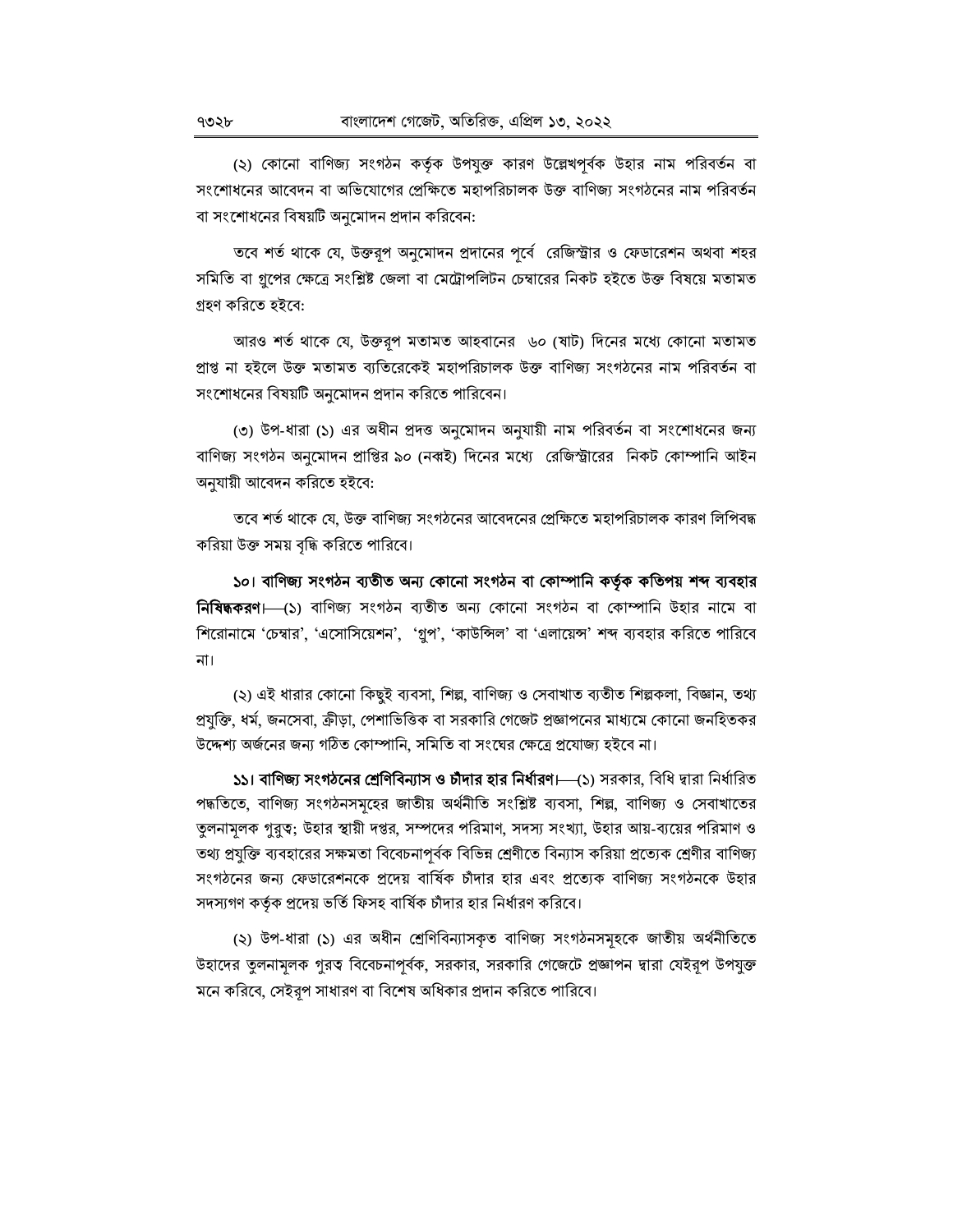১২। বাণিজ্য সংগঠনের সংঘস্মারক ও সংঘবিধি। (১) প্রতিটি বাণিজ্য সংগঠনের জন্য উহার উদ্দেশ্য, কার্যাবলী ও সংগঠন পরিচালনার সকল বিধি-বিধান, উপ-ধারা (২) ও (৩) এ উল্লিখিত বিধানাবলী প্রতিপালনসহ এই আইনের অধীন প্রণীত বিধিমালার আলোকে সরকার কর্তক অনমোদিত সংঘস্মারক ও সংঘবিধি থাকিতে হইবে:

তবে শর্ত থাকে যে, এই আইনের কোনো বিধান বা বিধির কোনো বিধানের সহিত বাণিজ্য সংগঠনের সংঘস্মারক ও সংঘবিধির কোনো অসংগতি থাকিলে উহা অকার্যকর ও বাতিল বলিয়া গণ্য হইবে।

(২) প্রতিটি বাণিজ্য সংগঠনের 'নির্বাহী কমিটি' বা 'পরিচালনা পর্ষদ' এর গঠন, কার্যনির্বাহী কমিটির সদস্য বা পরিচালনা পর্ষদের পরিচালক সংখ্যা, কমিটি বা পর্ষদের মেয়াদ, নির্বাচন এবং উহার কার্যাবলী এই আইনের অধীন প্রণীত বিধিমালার আলোকে প্রণীত সংঘবিধি অনযায়ী উহার 'নিৰ্বাহী কমিটি বা পরিচালনা পৰ্যদ' বা ক্ষেত্ৰমত, প্রশাসক কর্তৃক পরিচালিত হইবে।

(৩) বাণিজ্য সংগঠনের 'নির্বাহী কমিটি' বা 'পরিচালনা পর্ষদ' বা ক্ষেত্রমত, প্রশাসক কর্তৃক নিযুক্ত একজন ব্যক্তি বিধি দ্বারা নির্ধারিত পদ্ধতিতে বাণিজ্য সংগঠনের 'প্রধান নির্বাহী কর্মকর্তা' বা 'প্রশাসনিক কর্মকর্তা' হিসাবে দায়িত্ব পালন করিবেন।

১৩। বাণিজ্য সংগঠনের সংঘস্মারক ও সংঘবিধি সংশোধন, সংযোজন, পরিবর্তন ও র**হিতকরণ, ইত্যাদি**। (১) এই আইন বা আপাতত বলবৎ অন্য কোনো আইন বা সংঘবিধি বা সংঘস্মারকে যাহা কিছু থাকুক না কেন—

- (ক) কোনো নিগমিত বাণিজ্য সংগঠন সরকারের পূর্বানুমোদন ব্যতীত উহার সংঘস্মারক বা সংঘবিধি বা উহার কোনো অংশের সংশোধন, সংযোজন, রহিতকরণ বা অন্যভাবে পরিবর্তন করিতে পারিবে না;
- (খ) কোনো বাণিজ্য সংগঠন কর্তৃক উহার সংঘস্মারক ও সংঘবিধি বা উহার কোনো অংশের সংশোধন, সংযোজন, রহিতকরণ বা অন্য কোনো পরিবর্তনের ক্ষেত্রে সরকারের অনুমোদন প্রাপ্তির ৬০ (ষাট) দিনের মধ্যে কোম্পানি আইনের বিধান অনুযায়ী উক্ত সংশোধন, সংযোজন, রহিতকরণ বা অন্য কোনো পরিবর্তন করিতে পারিবে: এবং
- (গ) সরকার প্রয়োজনীয় বলিয়া মনে করিলে লিখিত আদেশ দ্বারা, আদেশে উল্লিখিত পদ্ধতি ও মেয়াদের মধ্যে কোনো বাণিজ্য সংগঠনকে উহার সংঘস্মারক, সংঘবিধি, বিধি বা উপ-আইনে প্রয়োজনীয় সংশোধন, সংযোজন, পরিবর্তন, রহিতকরণ বা বিধি বা উপ-আইন প্রণয়নের জন্য নির্দেশ প্রদান করিতে পারিবে।

(২) যদি কোনো বাণিজ্য সংগঠন উপ-ধারা (১) এর দফা (গ) এর অধীন প্রদত্ত কোনো আদেশ পরিপালন করিতে ব্যর্থ হয় বা আদেশ পরিপালন করিতে অবহেলা করিয়া থাকে, তাহা হইলে সরকার, সরকারি গেজেটে প্রজ্ঞাপন দ্বারা, উক্ত বাণিজ্য সংগঠনের—

(ক) সংঘস্মারক, সংঘবিধি, বিধি বা উপ-আইন সংশোধন, সংযোজন, রহিতকরণ বা অন্যভাবে পরিবর্তন করিতে পারিবে: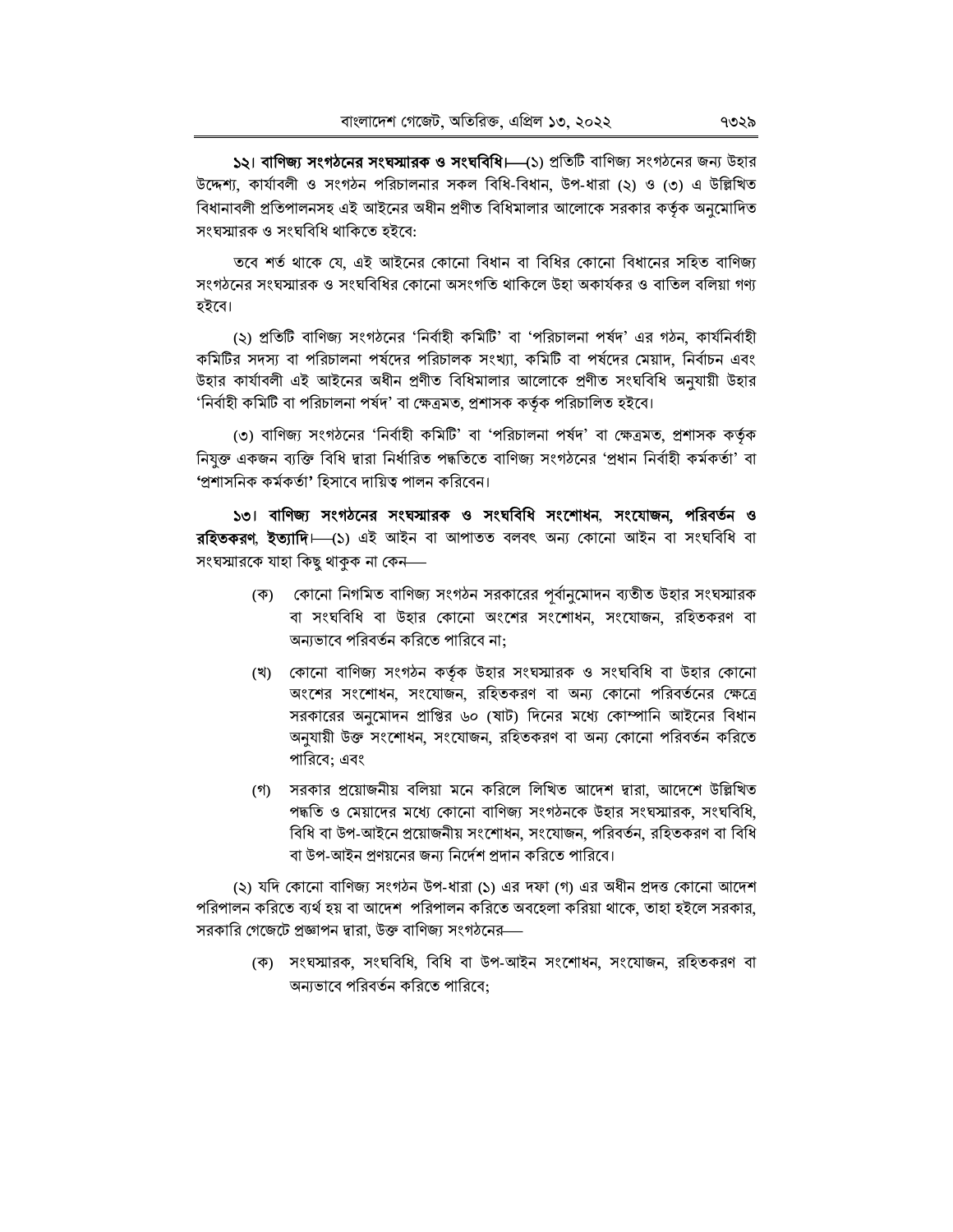- (খ) আদেশে উল্লিখিত পদ্ধতিতে বিধি বা উপ-আইন প্ৰণয়ন করিতে পারিবে; এবং
- (গ) দফা (ক) ও (খ) তে উল্লিখিত উক্তরূপ সংশোধন, সংযোজন ও রহিতকরণ এবং বিধি বা উপ-আইন প্রণয়ন এই আইন বা উক্ত বাণিজ্য সংগঠনের সংঘবিধি বা সংঘস্মারক অনুযায়ী সংশ্লিষ্ট বাণিজ্য সংগঠন কৰ্তৃক কৃত হইয়াছে বলিয়া বিবেচিত হইবে।

১৪। বাণিজ্য সংগঠনের নির্ধারিত সময়ের মধ্যে নির্বাচন অনুষ্ঠানের ব্যর্থতায় অতিরিক্ত সময় **মঞ্জুর।** এই আইন বা আপাতত বলবৎ অন্য কোনো আইন বা সংঘস্মারক বা সংঘবিধিতে যাহা কিছুই থাকুক না কেন, যদি দৈব-দুৰ্বিপাক বা সংগঠনের নিয়ন্ত্রণ বহির্ভূত অন্য কোনো কারণে কোনো বাণিজ্য সংগঠন যথাসময়ে নিৰ্বাচন অনুষ্ঠান করিতে ব্যর্থ হয়, তাহা হইলে মহাপরিচালক উক্ত বাণিজ্য সংগঠনের আবেদনের প্রেক্ষিতে বা স্বীয় উদ্যোগে কারণ লিপিবদ্ধ করিয়া বিলম্ব প্রমার্জনপূর্বক নির্বাচন অনুষ্ঠানের জন্য অনূর্ধ্ব ৬ (ছয়) মাস সময় মঞ্জুর করিতে পারিবেন এবং উক্ত সময়ের মধ্যে সংশ্লিষ্ট বাণিজ্য সংগঠনকে নির্বাচন অনুষ্ঠান করিবার জন্য নির্দেশনা প্রদান করিতে পারিবেন:

তবে শর্ত থাকে যে, মহাপরিচালক কর্তৃক মঞ্জরকৃত সময়ের মধ্যে কোনো বাণিজ্য সংগঠন নিৰ্বাচন অনুষ্ঠান করিতে ব্যর্থ হইলে উক্ত বাণিজ্য সংগঠনের নির্বাচন অনুষ্ঠান তথা দৈনন্দিন কার্যক্রম পরিচালনার জন্য সরকার প্রশাসক নিয়োগ করিতে পারিবে।

১৫। মহাপরিচালক নিয়োগ এবং তাহার ক্ষমতা, দায়িত ও কর্তব্য।—(১) সরকার, সরকারি গেজেটে প্রজ্ঞাপন দ্বারা এই আইনের অধীন অর্পিত কার্যসমূহ সম্পাদন করিবার জন্য অন্যন অতিরিক্ত সচিব পদমর্যাদার একজন কর্মকর্তাকে মহাপরিচালক হিসাবে নিয়োগ প্রদান করিতে পারিবে।

(২) বাণিজ্য সংগঠনসমূহের কার্যাবলী মহাপরিচালকের নিয়ন্ত্রণাধীন থাকিবে এবং সময় সময়, মহাপরিচালক কর্তৃক বিধি দ্বারা নির্ধারিত পদ্ধতিতে উক্ত বাণিজ্য সংগঠনের কার্যাবলী পরিচালিত হইবে।

(৩) এই আইন বা আপাতত বলবৎ অন্য কোনো আইন বা বাণিজ্য সংগঠনের সংঘস্মারক বা সংঘবিধিতে যাহাই থাকুক না কেন, মহাপরিচালক—

- (ক) অনুরূপ কোনো বাণিজ্য সংগঠন কিংবা এতদসংশ্লিষ্ট কোনো উপযুক্ত ব্যক্তিকে উক্ত বাণিজ্য সংগঠন সংশ্লিষ্ট কোনো তথ্য, দলিলপত্র, আয়-ব্যয়ের হিসাব, সদস্য তালিকা ও প্রতিবেদনসমূহ সরবরাহ করিবার জন্য কিংবা তৎসম্পর্কে কোনো জিজ্ঞাসার জবাব প্রদান করিবার জন্য নির্দেশ প্রদান করিতে পারিবেন:
- (খ) কোনো বাণিজ্য সংগঠনের যে কোনো শাখা বা আঞ্চলিক বা উপ-আঞ্চলিক বা সার্কেল বা লিয়াজৌ অফিস অথবা যেই সকল স্থানে কোনো রেকর্ডপত্র বা দলিলপত্র সংরক্ষণ করা হইয়াছে সেই সকল স্থান লিখিত পূর্ব নোটিশ প্রদানপূর্বক বা ব্যতিরেকে স্বয়ং বা তদকর্তৃক মনোনীত কোনো কর্মকর্তা পরিদর্শন করিতে পারিবেন;
- (গ) কোনো বাণিজ্য সংগঠনের সাধারণ সভা, নির্বাহী কমিটি, পরিচালনা পর্ষদ বা অন্য যে কোনো কমিটির সভায় উপস্থিত থাকিতে পারিবেন অথবা কোনো কর্মকর্তাকে প্রতিনিধি হিসাবে প্রেরণ করিতে পারিবেন: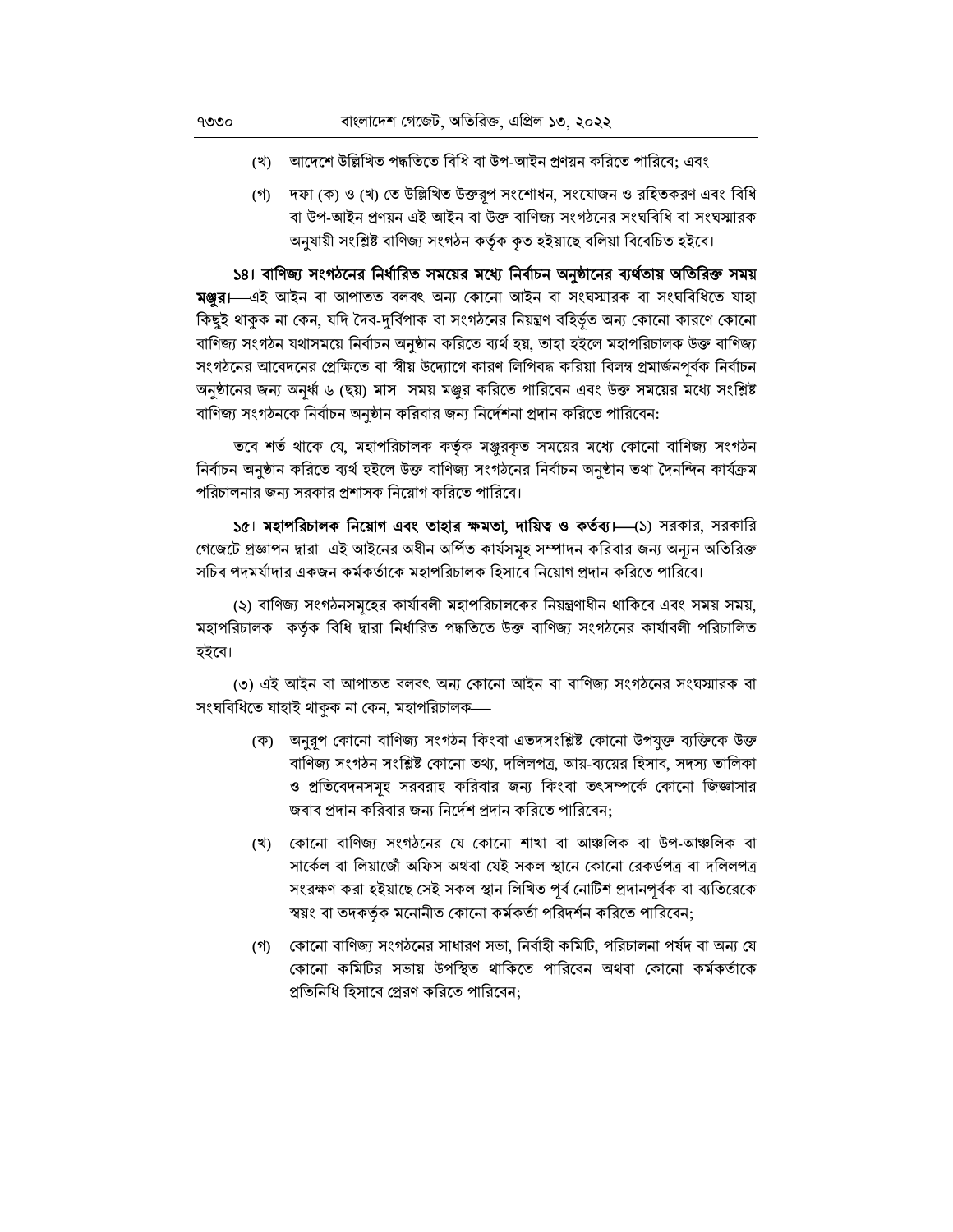- (ঘ) কোনো বাণিজ্য সংগঠন বা উহার আঞ্চলিক, উপ-আঞ্চলিক বা সার্কেলের কোনো নির্বাচন পর্যবেক্ষণ ও তদারকি করিতে পারিবেন বা পর্যবেক্ষণ ও তদারকি করিবার জন্য কোনো কর্মকর্তাকে দায়িত্ব প্রদান করিতে পারিবেন অথবা পর্যবেক্ষণ ও তদারকি করিবার নিমিত্ত অন্য যে কোনো প্রয়োজনীয় ব্যবস্থা গ্রহণ করিতে পারিবেন:
- (ঙ) কোনো বাণিজ্য সংগঠন বা উহার আঞ্চলিক, উপ-আঞ্চলিক বা সার্কেলের যে কোনো নির্বাচনের ফলাফল ঘোষণার ৩০ (ত্রিশ) দিনের মধ্যে সরকারের অনুমোদনক্রমে উক্ত নির্বাচনকে অকার্যকর বা বাতিল ঘোষণা অথবা পুনঃনির্বাচনের আদেশ প্রদান করিতে পারিবেন, যদি তিনি—
	- (অ) স্বীয় জ্ঞাতসারে; বা
	- (আ) প্রতিদ্বন্দ্বী কাহারও নিকট হইতে প্রাপ্ত কোনো অভিযোগ তদন্তের ভিত্তিতে; বা
	- (ই) উপ-দফা (অ) ও (আ) এর উদ্দেশ্য পরণকল্পে দায়িত্বপ্রাপ্ত কোনো কর্মকর্তার তদন্ত প্রতিবেদনের ভিত্তিতে সন্তুষ্ট হন যে, উক্ত নির্বাচন পরিচালনায় সংঘটিত অনিয়ম উক্ত নির্বাচন বাতিলের যৌক্তিকতা প্রতিষ্ঠিত করে তাহা হইলে তিনি উক্ত আদেশে উল্লিখিত মেয়াদের মধ্যে নৃতন নির্বাচন অনুষ্ঠানের নির্দেশ প্রদান করিতে পারিবেন:
- (চ) নিৰ্বাহী কমিটি, পরিচালনা পর্ষদ বা ক্ষেত্রমত, প্রশাসক কর্তৃক গৃহীত যে কোনো প্রস্তাব বা সিদ্ধান্ত বাতিল, স্থগিত বা পরিবর্তন করিতে পারিবেন, যদি তিনি এই মর্মে সন্তুষ্ট হন যে, উক্ত প্ৰস্তাব বা সিদ্ধান্ত এই আইন বা বিধির সহিত সঙ্গতিপূর্ণ নহে অথবা উক্ত প্ৰস্তাব বা সিদ্ধান্ত গ্ৰহণকালে সংঘস্মারক ও সংঘবিধি যথাযথভাবে প্ৰতিপালিত হয় নাই অথবা উক্ত প্রস্তাব বা সিদ্ধান্ত উক্ত বাণিজ্য সংগঠনের প্রতি সরকার বা মহাপরিচালক কর্তৃক জারিকৃত কোনো নির্দেশাবলী বা বিধির পরিপন্থি;
- তৎকর্তৃক দায়িত্বপ্রাপ্ত কোনো ব্যক্তির প্রতিবেদনের ভিত্তিতে কোনো বাণিজ্য (ছ) সংগঠনের কার্যক্রম সুষ্ঠভাবে পরিচালনার লক্ষ্যে প্রয়োজনীয় মনে করেন, তাহা হইলে—
	- (অ) উক্ত বাণিজ্য সংগঠনের নির্বাহী কমিটি বা পরিচালনা পর্ষদের এক বা একাধিক সদস্য বা পরিচালককে আত্মপক্ষ সমর্থনের সুযোগ প্রদান করিয়া অপসারণ করিতে পারিবেন: এবং
	- (আ) উক্ত কমিটির অবশিষ্ট মেয়াদের জন্য শূন্য পদ পুরণ করিতে বা পুরণ করিবার ব্যবস্থা গ্রহণ করিতে পারিবেন অথবা প্রশাসক নিয়োগপূর্বক অবশিষ্ট মেয়াদের জন্য নির্বাচন অনুষ্ঠানের আদেশ প্রদান করিতে পারিবেন; বা
	- (ই) উক্ত বাণিজ্য সংগঠনের যেকোনো সদস্যকে আত্মপক্ষ সমর্থনের সুযোগ প্রদানপূর্বক নির্দিষ্ট মেয়াদের জন্য সাময়িকভাবে বরখাস্ত করিতে পারিবেন এবং অনুরূপভাবে সাময়িক বরখাস্তের আদেশ পুনঃবিবেচনা করিতে পারিবেন: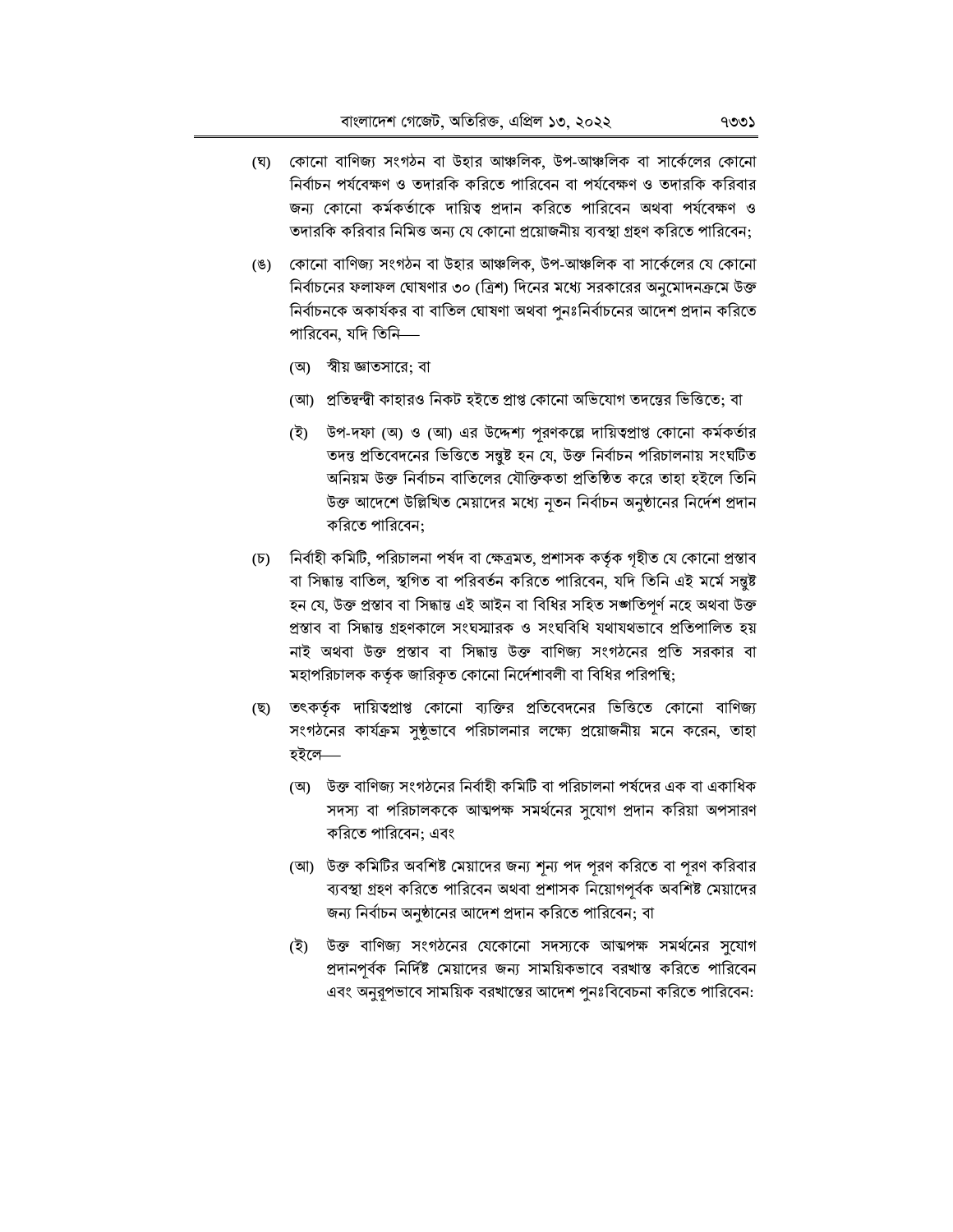তবে শর্ত থাকে যে, সরকারের অনুমোদন ব্যতিরেকে এই উপ-দফার অধীনে অপসারণ বা সাময়িক বরখাস্ত বা শন্যপদ পূরণ বা প্রশাসক নিয়োগ করা যাইবে না:

- (জ) ফেডারেশন বা অন্য কোনো বাণিজ্য সংগঠনের সদস্যপদ লাভের জন্য নির্ধারিত শর্তাবলী পুরণ করা সত্ত্বেও ফেডারেশন কর্তৃক কোনো বাণিজ্য সংগঠনের অথবা অন্য কোনো বাণিজ্য সংগঠন কর্তৃক কোনো ব্যক্তি, ব্যবসায়ী, ব্যবসা প্রতিষ্ঠান, অংশীদারি কারবার, কোম্পানি বা কোনো প্রতিষ্ঠানের সদস্যপদ প্রাপ্তির আবেদন প্রত্যাখান করা হইলে সংশ্লিষ্ট বাণিজ্য সংগঠন অথবা ব্যক্তি বা প্রতিষ্ঠানের আবেদনক্রমে ফেডারেশনকে বা উক্ত বাণিজ্য সংগঠনকে যথাক্রমে সংশ্লিষ্ট বাণিজ্য সংগঠনের অথবা সংশ্লিষ্ট ব্যক্তি, ব্যবসায়ী, ব্যবসা প্রতিষ্ঠান, অংশীদারি কারবার, কোম্পানি বা কোনো প্রতিষ্ঠানের অনুকলে সদস্যপদ প্রদানের জন্য আদেশ প্রদান করিতে পারিবেন;
- (ঝ) কোনো বাণিজ্য সংগঠনে প্রশাসক নিযুক্ত হইলে তিনি উক্ত বাণিজ্য সংগঠনের আর্থিক সক্ষমতা ও কাজের পরিধি বিবেচনাপূর্বক উহার প্রশাসক ও সহায়ক কমিটির সদস্যগণের মাসিক সম্মানি ভাতা বা পারিশ্রমিক বা দায়িত্ব ভাতা বা আনুষঙ্গিক ব্যয় নিৰ্ধারণ করিতে পারিবেন:
- (ঞ) বাণিজ্য বা বিনিয়োগ বৃদ্ধির লক্ষ্যে কোনো পরামর্শ প্রদান করিতে পারিবেন;
- (ট) সরকারি বা জনকল্যাণমূলক কোনো কার্যক্রমে অংশগ্রহণ বা সহযোগিতা প্রদান করিবার নির্দেশ প্রদান করিতে পারিবেন:
- (ঠ) কোনো সদস্য বা ফেডারেশন বা ক্ষেত্রমত, জেলা বা মেট্রোপলিটন চেম্বারের অভিযোগ বা আবেদন অথবা স্বীয় বিবেচনায় কোনো বাণিজ্য সংগঠনে বিদ্যমান কোনো সমস্যা বা দ্বন্দ্ব নিরসনের উদ্যোগ গ্রহণ করিতে পারিবেন:
- (ড) ব্যবসা, শিল্প, বাণিজ্য ও সেবাখাতসমূহে দেশের সার্বিক অর্থনৈতিক উন্নয়নের স্বার্থ সংরক্ষণের লক্ষ্যে বাণিজ্য সংগঠনসমূহের সহিত জাতীয় ও আন্তর্জাতিক বিভিন্ন সংস্থার যোগাযোগ ও কার্যক্রমের সমন্বয় সাধন করিবেন:
- (ঢ) কোনো বাণিজ্য সংগঠন অথবা ফেডারেশনের আবেদন বা অভিযোগ অথবা স্বীয় বিবেচনায় কোনো বাণিজ্য সংগঠনের সুষ্ঠু নির্বাচন অনুষ্ঠানের স্বার্থে নির্বাচন বোর্ড এবং নিৰ্বাচন আপিল বোৰ্ড গঠন করিতে পারিবেন; এবং
- (ণ) বিধি দ্বারা নির্ধারিত বা অন্য যে কোনো ক্ষমতা, দায়িত্ব ও কর্তব্য পালন করিবেন।

১৬। ফেডারেশন ও অন্যান্য বাণিজ্য সংগঠনের নির্বাচন ও সদস্যপদ সংক্রান্ত বিশেষ বিধান।— (১) এসোসিয়েশন গ্রুপ (Association Group) ও চেম্বার গ্রুপ (Chamber Group) হইতে নির্বাচনের মাধ্যমে বিধি দ্বারা নির্ধারিত সংখ্যক পরিচালক এবং সরকার কর্তক মনোনীত পরিচালকগণের সমন্বয়ে ফেডারেশনের পরিচালনা পর্ষদ গঠিত হইবে।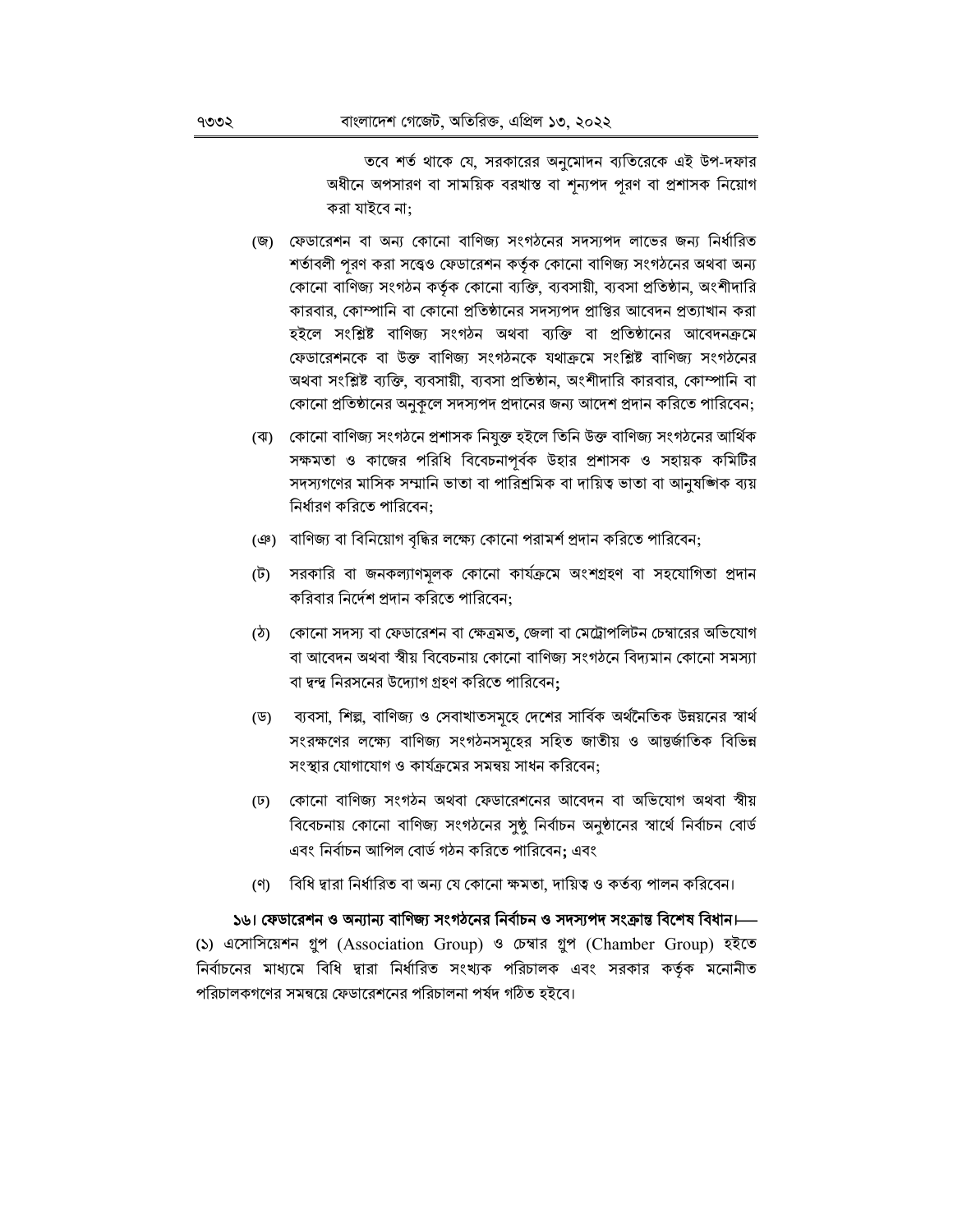- (২) ফেডারেশনে ৩ (তিন) শ্রেণির সদস্যপদ থাকিবে, যথা:—
	- (ক) ঢেম্বার সদস্য (Chamber Member);
	- (খ) এসোসিয়েশন সদস্য (Association Member); এবং
	- (গ) সহযোগী সদস্য (Associate Member)।

(৩) বাংলাদেশে নিবন্ধিত কোনো কর্পোরেট হাউজ বা গ্রপ অব কোম্পানিজ বা যৌথ উদ্যোগী কোম্পানিজ (Joint Venture Companies) বা বিধি দ্বারা নির্ধারিত পরিমাণ টার্নওভার (Turnover) সম্বলিত প্রাইভেট ও পাবলিক লিমিটেড কোম্পানি এবং সরকার কর্তক নির্ধারিত কোনো ব্যবসায়ী বা বাণিজ্যিক প্রতিষ্ঠান কোন ধরনের বাণিজ্য সংগঠনের (চেম্বার বা এসোসিয়েশন) সদস্যপদ গ্রহণ করিতে পারিবে তাহা বিধি দ্বারা নির্ধারিত হইবে।

(8) কোনো সহযোগী সদস্য (Associate Member) ফেডারেশনের পরিচালনা পর্ষদের নির্বাচনে অংশগ্রহণ এবং ভোটাধিকার প্রয়োগ করিতে পারিবে না।

(৫) ফেডারেশন ব্যতীত অন্যান্য বাণিজ্য সংগঠন বিধি দ্বারা নির্ধারিত পদ্ধতিতে সংশ্লিষ্ট বাণিজ্য সংগঠনের সংঘবিধি অনুযায়ী উহার—

- (ক) সদস্যগণের মধ্য হইতে নির্বাচনের মাধ্যমে নির্বাহী কমিটি বা পরিচালনা পর্ষদ গঠন করিবে: এবং
- (খ) সদস্য শ্রেণি নির্ধারণ করিবে।

591 নিৰ্বাহী কমিটি বা পরিচালনা পর্যদ বাতিল ও প্রশাসক নিয়োগ।—(১) যেক্ষেত্রে কোনো বাণিজ্য সংগঠন অথবা ফেডারেশনের আবেদন বা অভিযোগের প্রেক্ষিতে অথবা সরকারের স্বীয় বিবেচনায় কোনো নিবন্ধিত বাণিজ্য সংগঠন বা উহার কোনো শাখা বা দপ্তরের কার্যক্রম, ব্যবসা, শিল্প, বাণিজ্য ও বা সেবাখাতের স্বার্থে সঠিকভাবে পরিচালিত হইতেছে না মর্মে সরকারের নিকট প্রতীয়মান হয়, সেই ক্ষেত্রে সরকার লিখিত আদেশ দ্বারা আদেশে উল্লিখিত পদ্ধতিতে উক্ত বাণিজ্য সংগঠনের নিৰ্বাহী কমিটি বা পরিচালনা পর্ষদ বাতিল করিতে পারিবে:

তবে শর্ত থাকে যে, উক্ত নির্বাহী কমিটি বা পরিচালনা পর্ষদকে লিখিত নোটিশ প্রদান করিয়া উক্তরূপ বাতিলের বিরুদ্ধে বক্তব্য পেশ করিবার সুযোগ প্রদান ব্যতীত এইরূপ আদেশ প্রদান করা যাইবে না।

(২) উপ-ধারা (১) এ বর্ণিত কারণে—

- (ক) কোনো বাণিজ্য সংগঠনের নির্বাহী কমিটি বা পরিচালনা পর্যদ বাতিল করা হইলে: অথবা
- (খ) ধারা ১৪ অনুযায়ী মঞ্জরকৃত সময়ের মধ্যে কোনো বাণিজ্য সংগঠন নির্বাচন করিতে ব্যৰ্থ হইলে: অথবা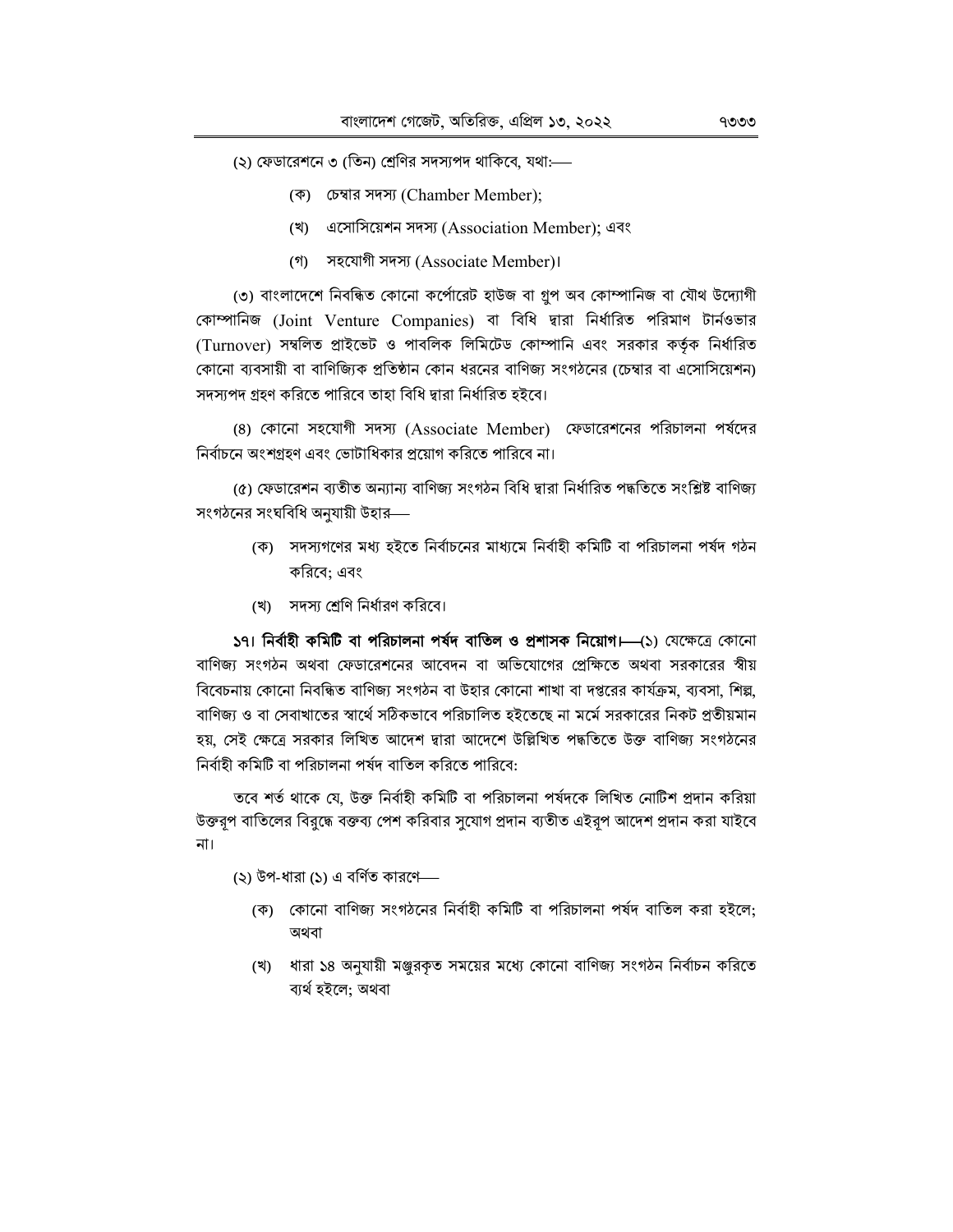- (গ) কোনো কারণ ব্যতীত যথাসময়ে কোনো বাণিজ্য সংগঠনের নির্বাহী কমিটি বা পরিচালনা পর্ষদ পুনর্গঠন করা না হইলে; অথবা
- কোনো আদালত কর্তৃক প্রদত্ত আদেশ দ্বারা কোনো বাণিজ্য সংগঠনের নির্বাহী কমিটি (ঘ) বা পরিচালনা পর্ষদকে উহার কর্মসমূহ পালন করা হইতে বিরত করা হইলে;

উক্ত বাণিজ্য সংগঠন বা উহার কোনো শাখা বা দপ্তরের কার্যক্রম পরিচালনার জন্য, কার্যক্রমের ধারাবাহিকতা অব্যাহত রাখিবার লক্ষ্যে, সরকার যেইরূপ উপযুক্ত মনে করিবে সেইরূপে উক্ত কমিটির কর্মকান্ড পরিচালনার দায়িত্ব গ্রহণ করিবার উদ্দেশ্যে এক বছরের অধিক নয় এমন মেয়াদের জন্য ১ (এক) জন প্রশাসক নিয়োগ করিতে পারিবে:

তবে র্শত থাকে যে, নির্বাহী কমিটি বা পরিচালনা পর্যদ পুনর্গঠন করা হইলে সরকার উক্ত প্রশাসককে তৎকর্তৃক পরিচালিত দায়িত্ব নির্বাহী কমিটি বা পরিচালনা পর্ষদের অনুকলে ন্যস্ত করিবার উদ্দেশ্যে নির্দেশ পদান করিবে।

(৩) উপ-ধারা (২) এর অধীন প্রশাসক নিযুক্ত হইবার পর নির্বাহী কমিটি বা পরিচালনা পর্ষদের সদস্যগণ স্ব স্ব পদ হইতে পদত্যাগ করিয়াছেন বলিয়া গণ্য হইবে এবং উক্তরূপ পদ্ধতিতে প্রশাসক নিযুক্ত হইবার পর নির্বাহী কমিটির কোনো সদস্য বা পরিচালনা পর্ষদের কোনো পরিচালক উক্ত বাণিজ্য সংগঠনের কোনো কার্যক্রম বা দায়িত্ব পালন করিতে পারিবেন না।

(8) কোনো বাণিজ্য সংগঠনে প্রশাসক নিযুক্ত থাকাকালীন উক্ত সংগঠনের কোনো সদস্য ফেডারেশনের নির্বাচনে প্রার্থী বা ভোটার হইতে পারিবেন না এবং ফেডারেশনের সাধারণ পরিষদে উক্ত সংগঠনের প্রতিনিধিত্ব স্থগিত থাকিবে।

১৮। **প্রশাসকের ক্ষমতা, দায়িত্ব ও কর্তব্য।**—(১) প্রশাসক মহাপরিচালকের তত্ত্বাবধান ও নিয়ন্ত্রণে থাকিয়া সরকার কর্তৃক প্রদত্ত নির্দেশনা অনুযায়ী বাণিজ্য সংগঠনের দৈনন্দিন কার্যক্রম পরিচালনা করিবেন।

(২) উপ-ধারা (১) এ উল্লিখিত নির্দেশনার আলোকে স্বীয় ক্ষমতা প্রয়োগ এবং দায়িত্ব ও কর্তব্য পালনের লক্ষ্যে প্রশাসক—

- (ক) স্বীয় কার্যক্রম পরিচালনার ক্ষেত্রে সহায়তা প্রদান করিবার জন্য উক্ত বাণিজ্য সংগঠনের সদস্যগণের মধ্য হইতে একাধিক সদস্য সমন্বয়ে সহায়ক কমিটি গঠন করিতে পারিবেন:
- (খ) তাহার মেয়াদের মধ্যে নির্বাহী কমিটি বা পরিচালনা পর্যদের নির্বাচন অনুষ্ঠানের নিমিত্ত নিৰ্বাচন বোৰ্ড ও আপিল বোৰ্ড গঠন এবং উক্ত নিৰ্বাচন অনুষ্ঠানের জন্য বিধি-বিধান প্রণয়ন করিতে পারিবেন:
- (গ) সাধারণ সভায় আয়-ব্যয়ের হিসাব উপস্থাপন এবং নিরীক্ষকের প্রতিবেদন পাঠ সম্পর্কিত বিধানাবলী ব্যতীত বাণিজ্য সংগঠনের জন্য প্রযোজ্য বিদ্যমান কোম্পানি আইনের সংশ্লিষ্ট ধারার নির্দেশাবলী প্রতিপালন করিবেন: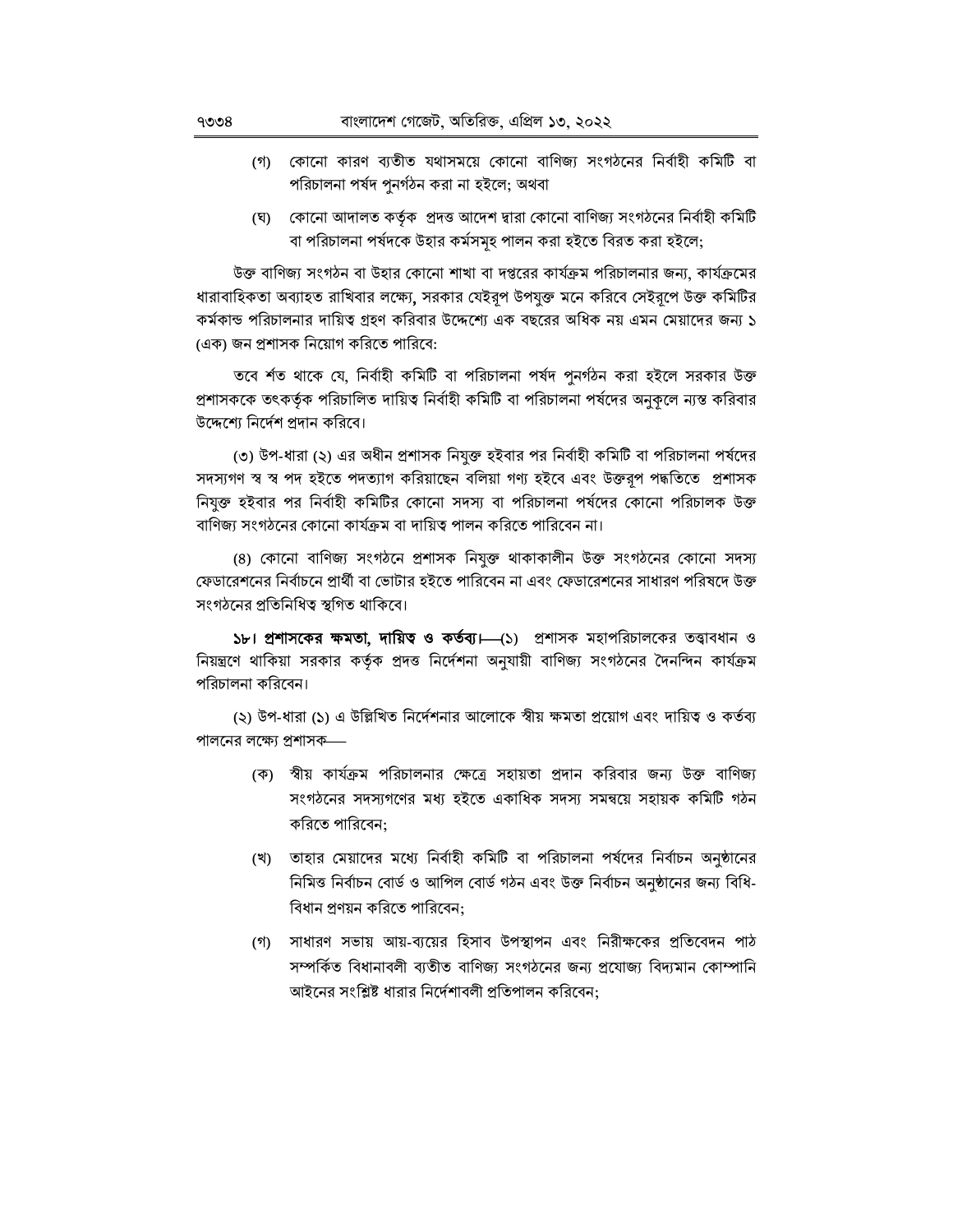- (ঘ) নিৰ্বাহী কমিটি বা পরিচালনা পর্যদ পুনর্গঠন করিবার উদ্দেশ্যে নির্বাচন অনুষ্ঠান, সংশ্লিষ্ট সভা ব্যতীত, অপসারিত নির্বাহী কমিটি বা পরিচালনা পর্ষদের মেয়াদে সাধারণ সভা স্থগিত করিতে পারিবেন:
- (ঙ) যে মেয়াদের জন্য সাধারণ সভা স্থগিত করা হইয়াছে সেই মেয়াদে সংগঠনের কার্যক্রম পরিচালনার জন্য সাধারণ সদস্যগণের অনুমোদন বা সম্মতি আবশ্যক হইলে উক্ত কাৰ্যক্ৰম গ্ৰহণ করিবেন:
- (চ) প্রশাসক ও সহায়ক কমিটির সদস্যগণের সম্মানি, ভাতা, পারিশ্রমিক ও সংগঠন পরিচালনার নিমিত্ত অন্যান্য ব্যয় নির্বাহ করিতে পারিবেন:
- (ছ) বাণিজ্য সংগঠন সুচারুরূপে পরিচালনার উদ্দেশ্যে এই আইন ও বিধির সহিত সামঞ্জস্য রাখিয়া যেইরূপ প্রয়োজন মনে করিবেন সেইরূপ কার্যসম্পাদন করিতে পারিবেন;
- (জ) বিধি দ্বারা নির্ধারিত বা অন্য যেকোনো ক্ষমতা প্রয়োগ এবং দায়িত্ব ও কর্তব্য সম্পাদন করিবেন।

(৩) প্রশাসক ও সহায়ক কমিটির সদস্যগণের সম্মানি, ভাতা, পারিশ্রমিক এবং সংশ্লিষ্ট বাণিজ্য সংগঠন কর্তৃক দায়েরকৃত বা উহার বিরুদ্ধে দায়েরকৃত মামলা পরিচালনাসহ বাণিজ্য সংগঠন পরিচালনার যাবতীয় ব্যয় উক্ত সংগঠনের তহবিল হইতে নির্বাহ করা হইবে।

১৯। 'জয়েন্ট ট্রেড ওয়ার্কিং কমিটি' বা 'জেটিডব্লিউসি' গঠন ও উহার কার্যাবলি।—(১) সরকার ব্যবসা, শিল্প, বাণিজ্য ও সেবাখাতসহ দেশের সার্বিক অর্থনৈতিক উন্নয়ন, বাণিজ্য সংগঠনের স্বার্থ সংরক্ষণ ও দেশে-বিদেশে বিভিন্ন বাণিজ্য সংগঠনের মধ্যে যোগাযোগ বৃদ্ধির মাধ্যমে বাণিজ্য সম্প্রসারণের নিমিত্ত মহাপরিচালককে আহবায়ক করিয়া ফেডারেশনের প্রতিনিধিগণের সমন্বয়ে জয়েন্ট ট্রেড ওয়ার্কিং কমিটি (Joint Trade Working Committee) বা জেটিডব্লিউসি (JTWC) গঠন করিবে।

(২) উপ-ধারা (১) এর অধীন গঠিত কমিটি নিম্নরূপ কার্যাবলি সম্পাদন করিবে, যথা:—

- (ক) আন্তর্জাতিক বাণিজ্য বৃদ্ধির লক্ষ্যে দেশি-বিদেশি বাণিজ্য সংগঠনের সহিত যোগাযোগ রক্ষা করা:
- (খ) দেশের অভ্যন্তরে বিভিন্ন স্থানে বাণিজ্য বৃদ্ধির স্বার্থে সেমিনার, মতবিনিময় সভা, বাণিজ্য মেলা, প্রদর্শনী, প্রশিক্ষণ, ইত্যাদি আয়োজন;
- (গ) বাণিজ্য সংগঠনসমূহ ও উহার সদস্যগণের মধ্যে সৌহার্দ্যপূর্ণ সম্পর্ক বজায় রাখিবার স্বার্থে সভা, সমাবেশ বা অন্য যে কোনো কার্যক্রম গ্রহণ;
- (ঘ) বাণিজ্য সংগঠনসমূহের সংশ্লিষ্ট ব্যবসা, শিল্প, বাণিজ্য ও সেবাখাতের উন্নয়ন ও সম্প্রসারণের নিমিত্ত সভা, সেমিনার, কর্মশালা ও প্রশিক্ষণের আয়োজন; এবং
- (ঙ) এই আইন বা তদধীন প্রণীত বিধিমালার আলোকে সরকার কর্তৃক প্রদত্ত অন্য যে কোনো কাৰ্যক্ৰম পরিচালনা।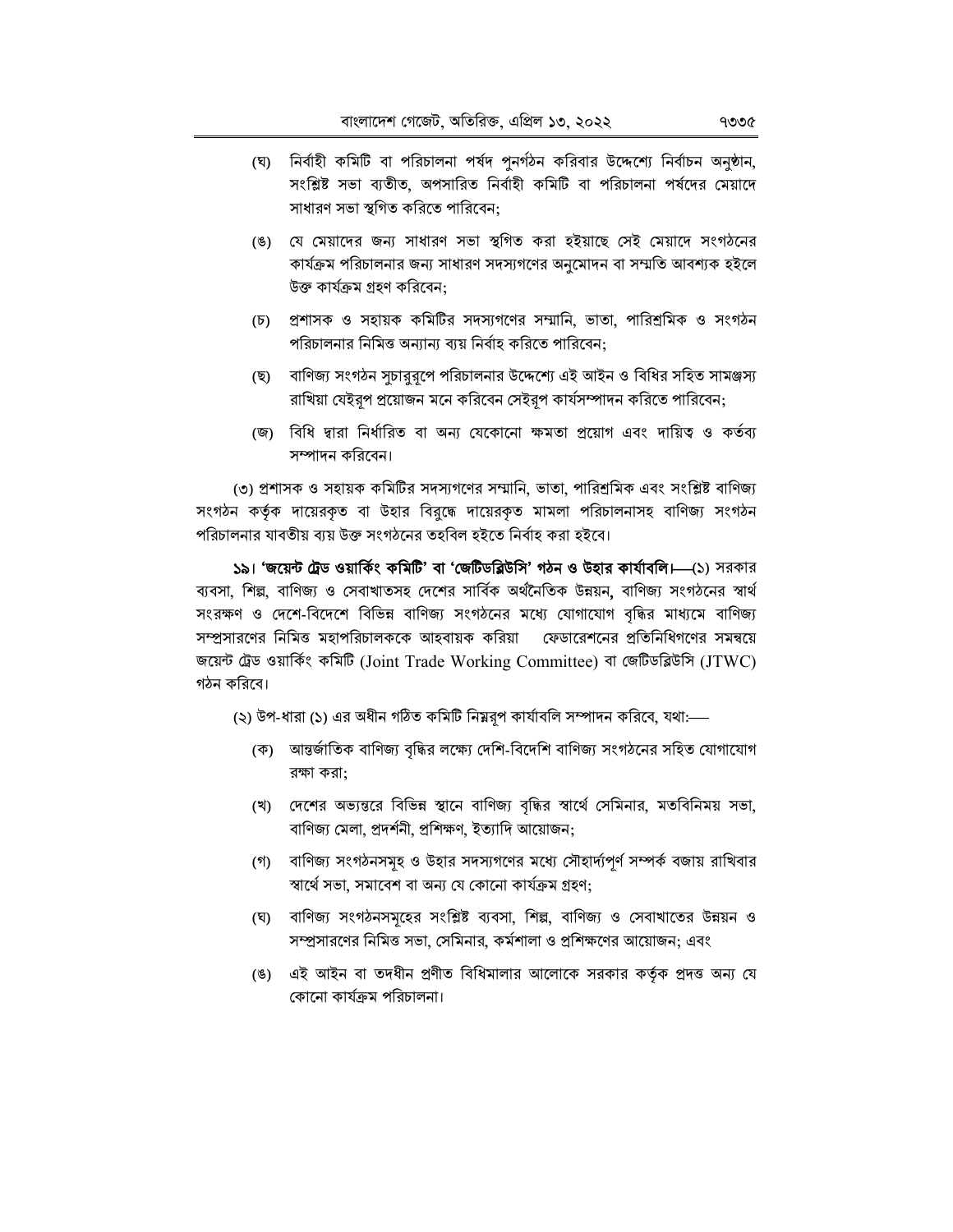২০। বাণিজ্য সংগঠনের বিরুদ্ধে মামলা দায়েরের ক্ষেত্রে সীমাবদ্ধতা।—(১) আপাতত বলবৎ অন্য কোনো আইন বা কোনো নিবন্ধিত বাণিজ্য সংগঠনের কোনো সংঘবিধি বা সংঘস্মারকে যাহা কিছুই থাকুক না কেন, অনুরূপ বাণিজ্য সংগঠন বা উহার নির্বাহী কমিটি বা পরিচালনা পর্ষদ বা উহার অন্যান্য সংস্থার বৈধতা বা উহার কোনো কার্য বা কার্যধারার যথার্থতা অথবা উহার গঠন বা উক্ত কমিটি বা পরিচালনা পর্ষদের বা সংস্থার নির্বাচন বা নিয়োগ সম্পর্কিত বিষয়ে অনুরূপ বাণিজ্য সংগঠনের কোনো সদস্য কর্তৃক বা উহার পক্ষে বা অন্য কোনো বাণিজ্য সংগঠনের কোনো সদস্য কর্তৃক কোনো প্রশ্ন উত্থাপিত হইলে, অনুরূপ বাণিজ্য সংগঠন বা উহার কোনো সদস্য বা অনুরূপ বাণিজ্য সংগঠনের নির্বাহী কমিটির বা পরিচালনা পর্ষদের কোনো সদস্যের বিরুদ্ধে কোনো মামলা দায়ের বা আইনগত কাৰ্যক্ৰম গ্ৰহণ বা বুজু করা যাইবে না, যদি না উক্ত সদস্য বা অন্যান্য বাণিজ্য সংগঠন বিধি দ্বারা নির্ধারিত ফিসহ ফেডারেশন সংশ্লিষ্ট বিষয়ে সিদ্ধান্ত প্রদানের উদ্দেশ্যে গঠিত সালিশ ট্রাইব্যুনালের নিকট বিষয়টি নিষ্পত্তির আবেদন করে এবং অনুরূপ সালিশ ট্রাইব্যনাল উক্ত বিষয়ে উহার সিদ্ধান্ত বা রোয়েদাদ প্রদান করে:

তবে শর্ত থাকে যে, কোনো বাণিজ্য সংগঠনের নির্বাহী কমিটি বা পরিচালনা পর্যদ বা প্রশাসক কর্তৃক নির্বাচনের তপশিল ঘোষণা করা হইলে নির্বাচন সংক্রান্ত যে কোনো বিষয়ে গঠিত নির্বাচন বোর্ড বা নির্বাচন আপিল বোর্ড বা সালিশ ট্রাইব্যনালের সিদ্ধান্ত বা রোয়েদাদ ব্যতীত মহাপরিচালকের নিকট এই বিষয়ে কোনো আবেদন বা অভিযোগ করা যাইবে না।

(২) উপ-ধারা (১) এ উল্লিখিত সালিশ ট্রাইব্যুনাল ফেডারেশন অব চেম্বার্স অব কমার্স এন্ড ইন্ডাস্ট্রিজ কর্তৃক নিয়োগপ্রাপ্ত অন্যুন ৩ (তিন) বা অনধিক ৫ (পাঁচ) জন সদস্য সমন্বয়ে গঠিত হইবে এবং উক্ত ট্রাইব্যুনাল বিধি দ্বারা নির্ধারিত পদ্ধতিতে কার্যক্রম পরিচালনা এবং সিদ্ধান্ত বা রোয়েদাদ প্ৰদান করিবে।

২১। বাণিজ্য সংগঠনের বাধ্যতামূলক সদস্যপদ।—(১) আপাতত বলবৎ অন্য কোনো আইন বা কোনো বাণিজ্য সংগঠনের সংঘস্মারক বা সংঘবিধি বা কোনো চুক্তিপত্র বা অন্য কোনো দলিলপত্রে যাহা কিছুই থাকুক না কেন,

- (ক) ব্যবসা, শিল্প, বাণিজ্য ও সেবাখাতসমূহে নিয়োজিত কোনো ব্যক্তি, ব্যবসায়ী, ব্যবসা প্রতিষ্ঠান, অংশীদারি কারবার, কোম্পানি বা প্রতিষ্ঠান বা উহাদের কোনো শ্রেণিকে ব্যবসা, শিল্প, বাণিজ্য ও সেবার স্বার্থে কোনো নির্দিষ্ট নিবন্ধিত বাণিজ্য সংগঠনের সদস্য হইতে হইবে:
- (খ) ব্যবসা, শিল্প, বাণিজ্য ও সেবাখাতসমূহে নিয়োজিত কোনো ব্যক্তি, ব্যবসায়ী, ব্যবসা প্রতিষ্ঠান, অংশীদারি কারবার, কোম্পানি বা প্রতিষ্ঠান বা উহাদের কোনো শ্রেণির নিকট হইতে কোনো নিৰ্দিষ্ট নিবন্ধিত বাণিজ্য সংগঠনের সদস্য হিসাবে অন্তৰ্ভুক্তির জন্য আবেদন প্রাপ্তির পর উক্ত নিবন্ধিত বাণিজ্য সংগঠন সংঘবিধি অনুযায়ী উহার সদস্য হিসাবে স্বীকৃতি প্রদান করিবে।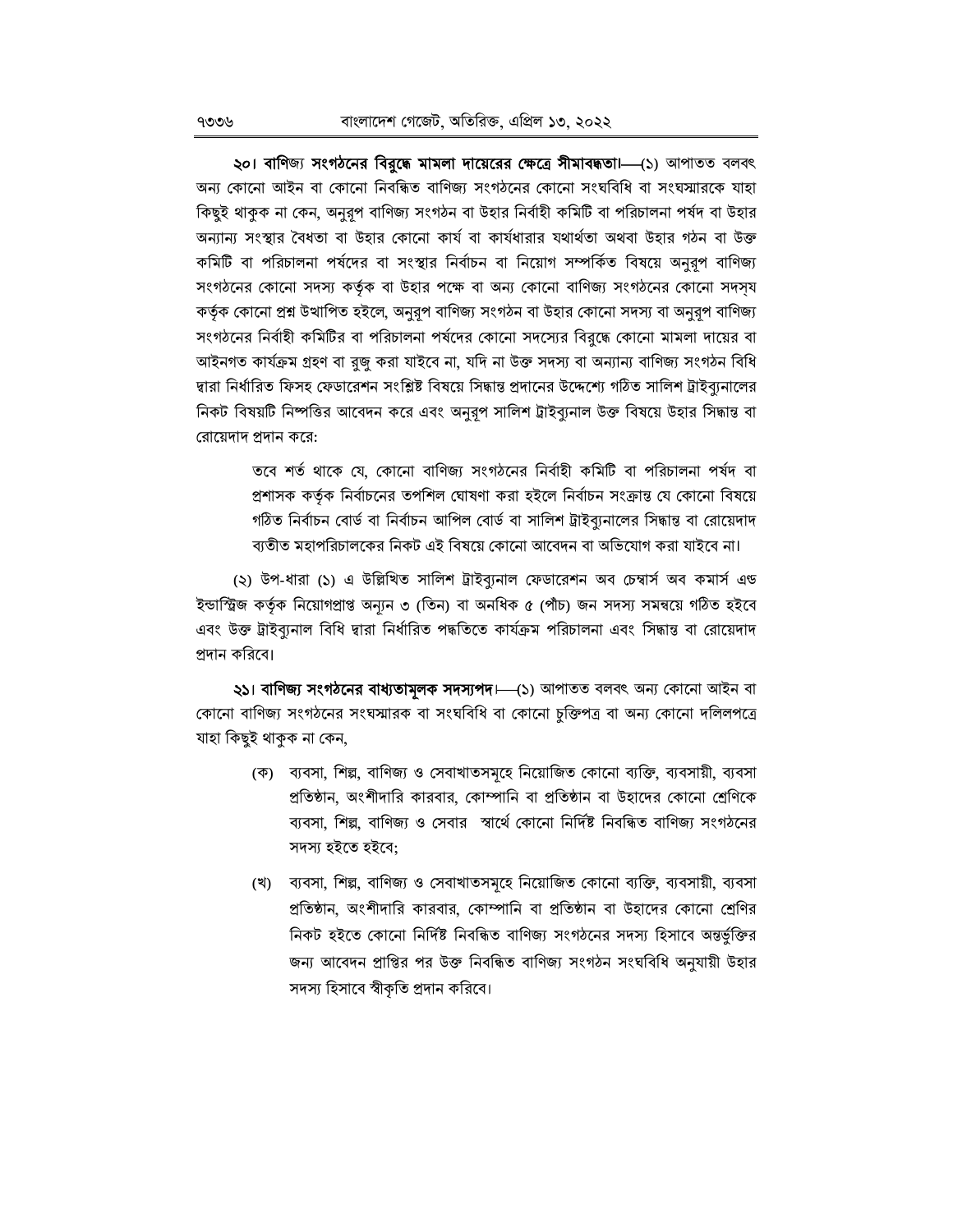(২) উপ-ধারা (১) এর অধীনে কোনো ব্যবসা, শিল্প, বাণিজ্য ও সেবাখাতে নিয়োজিত কোনো ব্যক্তি, ব্যবসায়ী, ব্যবসা প্রতিষ্ঠান, অংশীদারি কারবার, কোম্পানি বা প্রতিষ্ঠান বা উহাদের কোনো শ্রেণি কোনো নির্দিষ্ট বাণিজ্য সংগঠনের সদস্য হিসাবে অন্তর্ভুক্তির জন্য আবেদন করা সত্ত্বেও উক্ত বাণিজ্য সংগঠন কর্তৃক সদস্যপদের আবেদন প্রত্যাখ্যান করা হইলে উক্ত ব্যক্তি, ব্যবসায়ী, ব্যবসা প্রতিষ্ঠান, অংশীদারি কারবার, কোম্পানি বা প্রতিষ্ঠান মহাপরিচালকের নিকট আবেদন করিতে পারিবে এবং উক্ত বিষয়ে মহাপরিচালক সংশ্লিষ্ট পক্ষগণের শুনানি গ্রহণপূর্বক যথোপযুক্ত আদেশ প্রদান করিবেন।

২২। সদস্যপদ গ্রহণের ক্ষেত্রে বিধি-নিষেধ আরোপ।—(১) কোনো ব্যক্তি তাহার ট্রেড লাইসেন্সে উল্লিখিত শ্রেণির ব্যবসা ব্যতীত অন্য কোনো শ্রেণির এসোসিয়েশনের সদস্য হইতে পারিনে না।

(২) কোনো ব্যক্তি তাহার ট্রেড লাইসেন্সে উল্লিখিত জেলা বা মেট্টোপলিটন চেম্বার ব্যতীত অন্য কোনো জেলা বা মেট্টোপলিটন চেম্বারের সদস্য হইতে পারিবেন না:

তবে শর্ত থাকে যে, একাধিক জেলা বা মেট্রোপলিটন এলাকায় বিদ্যমান শাখা অফিস বা কারখানার অনুকূলে ট্রেড লাইসেন্স থাকিলে কোনো ব্যক্তি সংশ্লিষ্ট জেলা বা মেট্রোপলিটন চেম্বারেরও সদস্য হইতে পারিবেন।

২৩। পদে অধিষ্ঠিত হইবার ক্ষেত্রে বিধি-নিষেধ।—(১) কোনো ব্যক্তি কোনো বাণিজ্য সংগঠনের নিৰ্বাহী কমিটি বা পরিচালনা পর্ষদের কোনো নিৰ্বাচনে প্রতিদ্বন্দ্বিতা করিতে পারিবেন না অথবা কোনো পদে অধিষ্ঠিত থাকিতে পারিবেন না. যদি তিনি—

- (ক) এই আইন বা আপাতত বলবৎ অন্য কোনো আইনের অধীন কোনো ফৌজদারী অপরাধে দোষী সাব্যস্ত হইয়া কারাদন্ডে দণ্ডিত হন এবং তাহার মক্তি লাভের পর ৫ (পাঁচ) বৎসর অতিবাহিত না হইয়া থাকে;
- (খ) ঋণ খেলাপী হন অথবা হালনাগাদ কর, ভ্যাট, শুল্ক পরিশোধ না করিয়া থাকেন:

তবে শর্ত থাকে যে, কোনো পদে নির্বাচিত হওয়ার পর সংশ্লিষ্ট ব্যক্তি ঋণ খেলাপী অথবা কর খেলাপী হিসাবে তালিকাভুক্ত হইবার তারিখ হইতে ১৮০ (একশত আশি) দিনের মধ্যে উক্ত ঋণ বা কর পরিশোধ না করিলে উক্ত পদ শূন্য বলিয়া বিবেচিত হইবে:

- (গ) কোনো উপযুক্ত আদালত কর্তৃক অপ্রকৃতিস্থ বলিয়া ঘোষিত হইয়া থাকেন;
- (ঘ) কোনো উপযুক্ত আদালত কর্তৃক দেউলিয়া বলিয়া ঘোষিত হন বা দেউলিয়া হিসাবে ঘোষিত হইবার জন্য আবেদন করিয়া থাকেন।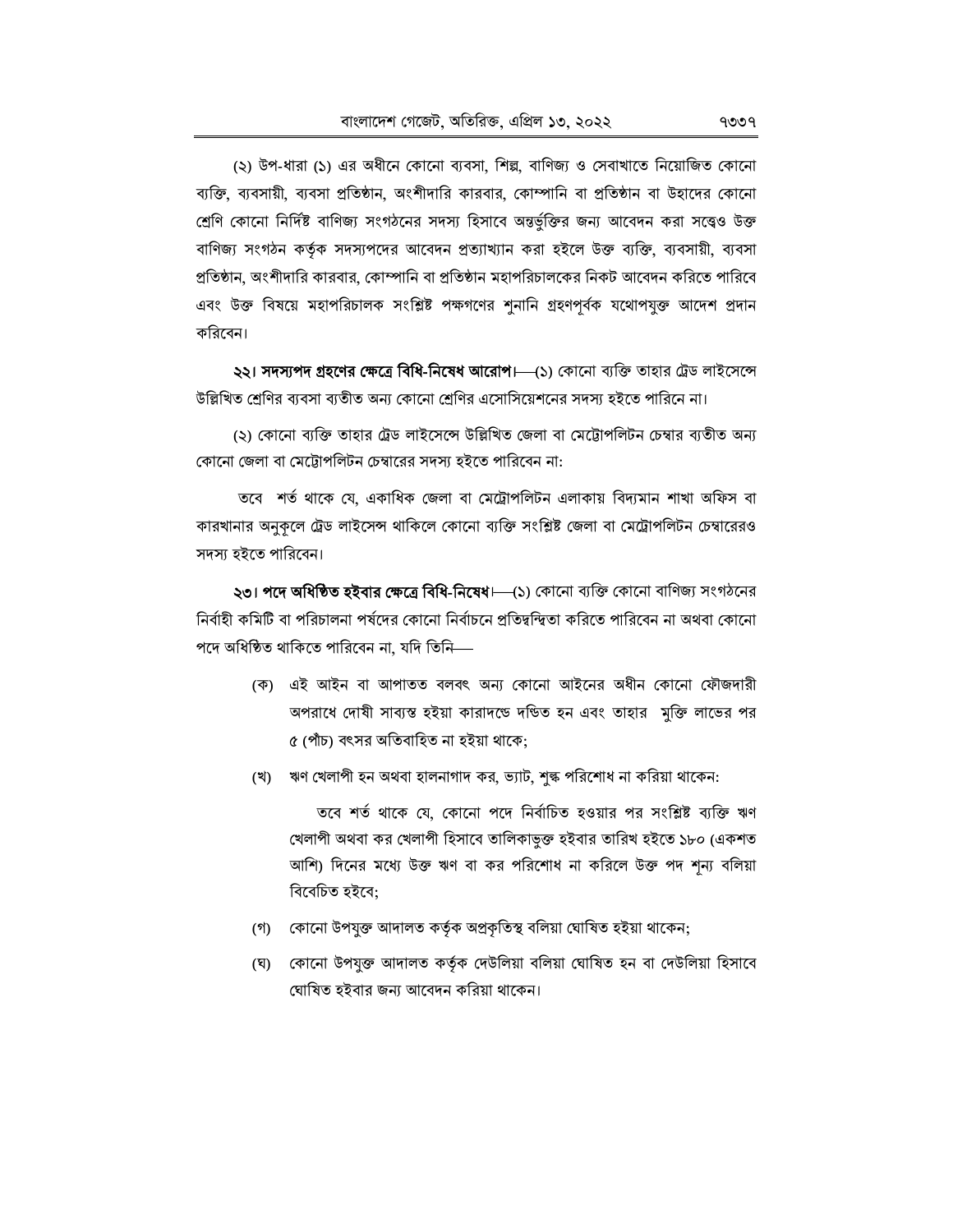(২) কোনো ব্যক্তিকে ধারা ২৭ এর অধীন অর্থদন্ড প্রদান করা হইলে উক্ত ব্যক্তি উক্ত অর্থ পরিশোধ না করা পর্যন্ত উক্ত বাণিজ্য সংগঠনের পরবর্তী নির্বাচনে অংশগ্রহণ করিতে পারিবেন না।

২8। **আপিল।** (১) কোনো বাণিজ্য সংগঠনের কোনো সদস্য নির্বাহী কমিটি বা পরিচালনা পৰ্ষদ বা ক্ষেত্ৰমত প্ৰশাসকের কোনো সিদ্ধান্ত বা আদেশে সংক্ষুৰ হইলে উক্ত সিদ্ধান্ত বা আদেশ প্রদানের ৩০ (ত্রিশ) দিনের মধ্যে বিধি দ্বারা নির্ধারিত পদ্ধতি ও ফি প্রদান সাপেক্ষে মহাপরিচালকের নিকট আপিল করিতে পারিবেন এবং মহাপরিচালক উক্ত বিষয়ে শুনানি গ্রহণপূর্বক সিদ্ধান্ত প্রদান করিবেন।

(২) উপ-ধারা (১) অনুযায়ী প্রদত্ত মহাপরিচালকের সিদ্ধান্ত বা আদেশ দ্বারা সংক্ষদ্ধ ব্যক্তি বা বাণিজ্য সংগঠন উক্তরূপ সিদ্ধান্ত বা আদেশ প্রদানের ৩০ (ত্রিশ) দিনের মধ্যে বিধি দ্বারা নির্ধারিত পদ্ধতি ও ফি প্রদান সাপেক্ষে সরকারের নিকট আপিল করিতে পারিবেন এবং উক্ত বিষয়ে সরকারের সিদ্ধান্তই চড়ান্ত বলিয়া গণ্য হইবে।

২৫। ক্ষমতা অর্পণ। সরকার, এই আইন বা বিধির অধীন উহার কোনো ক্ষমতা, সরকারি গেজেটে প্রজ্ঞাপন দ্বারা, মহাপরিচালককে এবং মহাপরিচালক, তাহার কোনো ক্ষমতা, লিখিত আদেশ দ্বারা প্রশাসক বা অন্য কোনো কর্মকর্তাকে প্রদান করিতে পারিবেন।

২৬। **সরকার কর্তৃক মহাপরিচালকের কার্য সম্পাদন।**—এই আইনে যাহা কিছুই থাকুক না কেন, সরকার, সরকারি গেজেটে প্রজ্ঞাপন দ্বারা, প্রজ্ঞাপনে উল্লিখিত পরিস্থিতিতে বা ক্ষেত্রে মহাপরিচালকের যে কোনো ক্ষমতা প্রয়োগ ও তাঁহার যে কোনো কার্যাবলি সম্পাদন করিতে পারিবে এবং উক্তরপ প্রজ্ঞাপন জারির পর এই আইনের যে সকল বিধানে মহাপরিচালক শব্দটির উল্লেখ রহিয়াছে সেই সকল বিধানে মহাপরিচালক শব্দের পরিবর্তে সরকার শব্দটি প্রতিস্থাপিত হইয়াছে বলিয়া বিবেচিত হইবে এবং তদনসারে উক্ত বিধান কার্যকর হইবে।

**২৭। অপরাধ ও দন্ড।—(১**) যদি কোনো ব্যক্তি, প্রতিষ্ঠান, করপোরেট সংস্থা বা কোনো বাণিজ্য সংগঠন এই আইন বা বিধির কোনো বিধান বা কোনো আদেশ লংঘন করেন বা দায়িত্বপ্রাপ্ত কোনো কৰ্মকৰ্তা বা ব্যক্তিকে স্বীয় দায়িত্ব পালনে প্ৰতিবন্ধকতা সৃষ্টি করেন তাহা হইলে তিনি অন্যন ১০,০০০ (দশ হাজার) টাকা বা অনূর্ধ্ব ১,০০০০০ (এক লক্ষ) টাকা পর্যন্ত অর্থদণ্ডে দণ্ডিত হইবেন।

(২) কোনো ব্যক্তি ধারা ২১ ও ২২ এর বিধান লংঘন করিলে উক্তরূপ লংঘনের ক্ষেত্রে তিনি প্রতিদিনের জন্য ১.০০০ (এক হাজার) টাকা হারে অর্থ দঙে দণ্ডিত হইবেন।

২৮। কোম্পানি কর্তৃক অপরাধ সংঘটন। (১) এই আইনের অধীন শাস্তিযোগ্য কোনো অপরাধ যদি কোম্পানি কর্তৃক সংঘটিত হয় তাহা হইলে উক্ত কোম্পানির মালিক, পরিচালক, ম্যানেজার, সচিব বা অন্য কোনো কর্মকর্তা উক্ত অপরাধের জন্য ব্যক্তিগতভাবে দায়ী হইবেন, যদি না তিনি প্রমাণ করিতে পারেন যে, উক্তরূপ অপরাধ সংঘটন তাহার অজ্ঞাতসারে হইয়াছে অথবা উহা রোধ করিবার জন্য তিনি যথাসাধ্য চেষ্টা করিয়াছেন।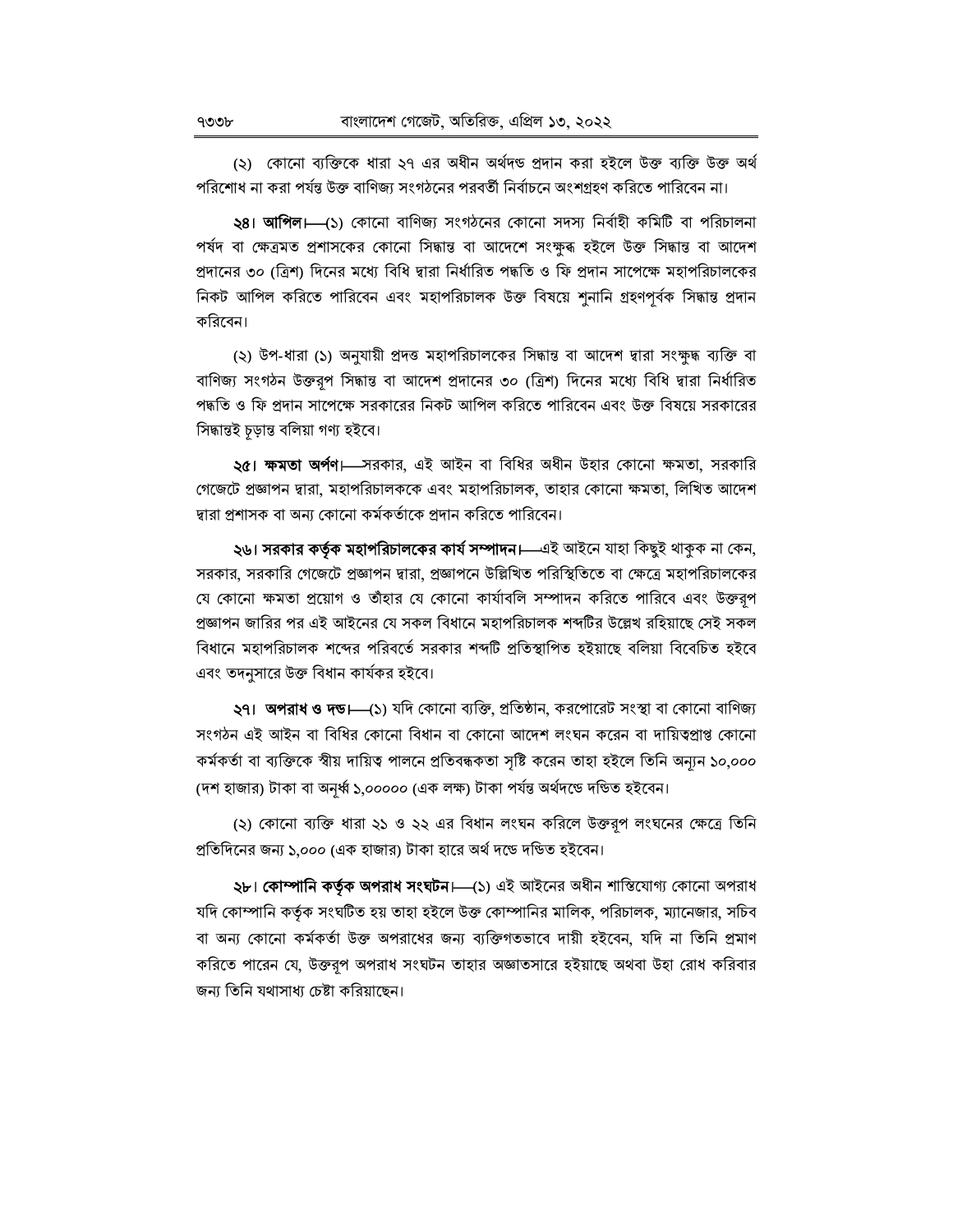ব্যাখ্যা: এই ধারার উদ্দেশ্যপুরণকল্পে,—

- (ক) 'কোম্পানি' অর্থে সংবিধিবদ্ধ সংস্থা, ফার্ম বা অনুরূপ ব্যক্তিসংঘ অন্তর্ভুক্ত হইবে; এবং
- (খ) 'পরিচালক' অর্থে ফার্মের অংশিদার অন্তর্ভুক্ত হইবে।

(২) উপ-ধারা (১) এর অধীন কোনো ব্যক্তিকে অভিযুক্ত ও দোষী সাব্যস্ত করা হইলেও সংশ্লিষ্ট কোম্পানিকে আলাদাভাবে একই কার্যধারায় অভিযুক্ত ও দোষী সাব্যস্ত করিয়া উহার উপর অর্থদন্ড আরোপ করা যাইবে।

২৯। অপরাধ বিচারার্থ গ্রহণ ও বিচার। (১) Code of Criminal Procedure, 1898 (Act No. V of 1898) এ যাহা কিছুই থাকুক না কেন,-

- (ক) মহাপরিচালক বা তৎকর্তক ক্ষমতাপ্রাপ্ত ব্যক্তির লিখিত অভিযোগ ব্যতীত কোনো আদালত এই আইনের অধীন কোনো অপরাধ বিচারার্থ গ্রহণ করিবে না:
- (খ) এই আইনের অধীন অপরাধসমূহ এখতিয়ারসম্পন্ন ম্যাজিস্ট্রেট বা ক্ষেত্রমত, মেট্রোপলিটন ম্যাজিস্ট্রেট কর্তৃক বিচার্য হইবে; এবং
- (গ) ধারা ২৭ এ উল্লিখিত সীমার যেকোনো পরিমাণের অর্থদন্ড আরোপের ক্ষমতা ম্যাজিস্ট্রেট বা ক্ষেত্রমত, মেট্রোপলিটন ম্যাজিস্ট্রেটের থাকিবে।
- (২) এই আইনের অধীন অপরাধসমূহ অ-আমলযোগ্য, আপোষযোগ্য ও জামিনযোগ্য হইবে।

৩০। বিধি প্রণয়নের ক্ষমতা।—এই আইনের উদ্দেশ্যপূরণকল্লে, সরকার, সরকারি গেজেটে প্রজ্ঞাপন দ্বারা, বিধি প্রণয়ন করিতে পারিবে।

৩১। অসুবিধা দরীকরণ। এই আইনের কোনো বিধান কার্যকর করিবার ক্ষেত্রে কোনো অস্পষ্টতা বা অসুবিধা দেখা দিলে সরকার, সরকারি গেজেটে প্রজ্ঞাপন দ্বারা, এই আইনের বিধানাবলির সহিত সঙ্গতিপূর্ণ হওয়া সাপেক্ষে, উক্তরূপ অস্পষ্টতা বা অসুবিধা দূর করিতে পারিবে।

৩২। রহিতকরণ ও হেফাজত।—(১) এই আইন কার্যকর হইবার সংগে সংগে, Trade Organisations Ordinance, 1961 (Ordinance No. XLV of 1961), অতঃপর রহিত Ordinance বলিয়া উল্লিখিত, এতদ্দারা রহিত করা হইল।

(২) উক্তরূপ রহিতকরণ সত্ত্বেও, রহিতকৃত Ordinance এর অধীন—

- (ক) লাইসেন্সপ্ৰাপ্ত বাণিজ্য সংগঠন এই আইনের অধীন লাইসেন্সপ্ৰাপ্ত বলিয়া গণ্য হইবে এবং উক্ত বাণিজ্য সংগঠনের নির্বাহী কমিটি বা পরিচালনা পর্যদ ও প্রশাসক এই আইন বা তদধীন প্রণীত কোনো বিধিমালার কোনো বিধানের সহিত অসামঞ্জস্যপূর্ণ না হওয়া সাপেক্ষে, উহার মেয়াদকালের জন্য বহাল থাকিবে এবং দায়িত্ব পালন করিবে;
- (খ) প্রণীত কোনো বিধি, জারীকৃত কোনো প্রজ্ঞাপন ও প্রদত্ত কোনো আদেশ বা নির্দেশ এই আইনের কোনো বিধানের সাথে অসামঞ্জস্যপূর্ণ না হওয়া সাপেক্ষে, এই আইনের অধীন রহিত বা সংশোধিত না হওয়া পর্যন্ত বলবৎ থাকিবে: